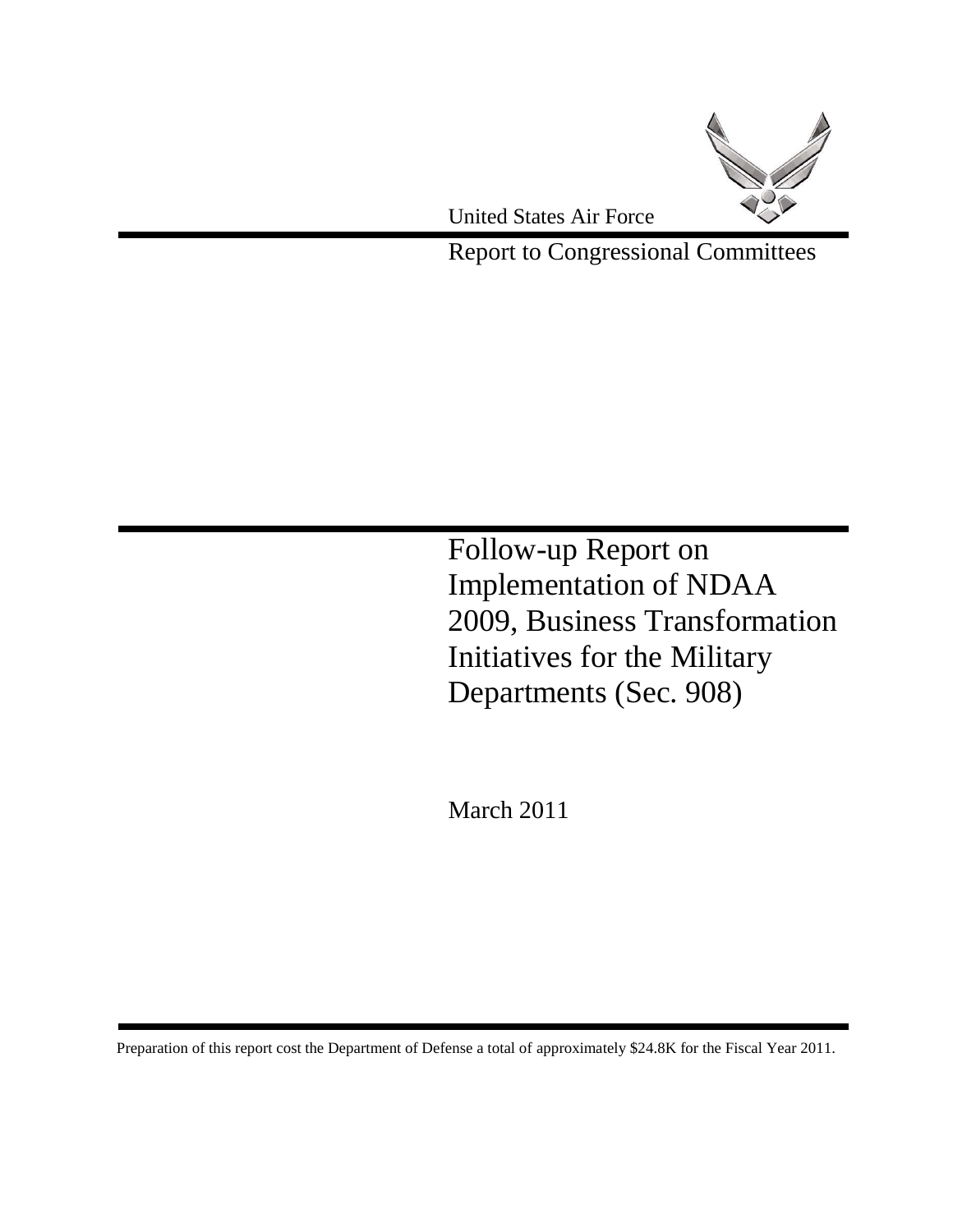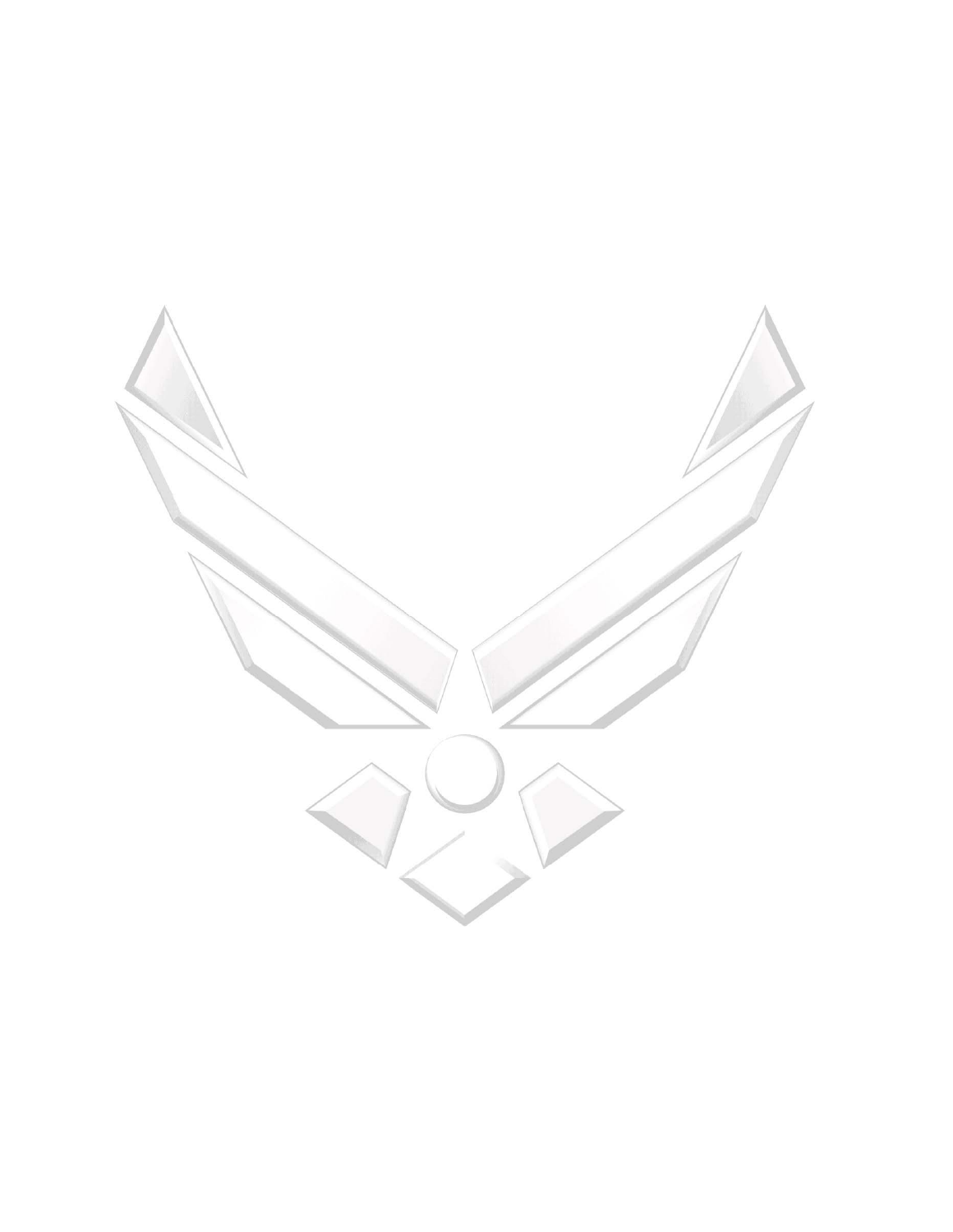### **Introduction**

This report is being provided to the Congressional Defense Committees as directed in Public Law 10-417, Section 908, National Defense Authorization Act (NDAA) Fiscal Year 2009. (see attachment A)

### **Executive Summary**

In March 2010, the Air Force's Under Secretary, Ms. Erin Conaton, assumed the role of Air Force Chief Management Officer (CMO). Upon her confirmation, Ms. Conaton was given responsibility for transforming the Air Force's business processes and for leadership of the Air Force's corporate decision process.

CMO focus since last year's report has been along five major lines of activity:

- Strategy process revision, alignment, and business transformation execution in support of Air Force business priorities.
- Managing the Air Force efficiency effort in response to the June 2010 Secretary of Defense (SecDef) challenge to increase funding for mission activities through efficiency in overhead, support and other non-mission areas.
- Redefining how the Air Force develops and implements business process reengineering solutions.
- Institutionalizing use of quality metrics as part of regular performance reviews.
- Maturing the Air Force Continuous Process Improvement (CPI) training and procedures.

Going forward in 2011, the Air Force's business transformation focus moves from advocacy of process improvement to focused and measurable change. This report summarizes results from last year, and highlights the direction and objectives for the upcoming year.

### **Report**

This report is divided into four sections; 1) status of the organization for the Chief Management Officer, Deputy Chief Management Officer and the Office of Business Transformation (OBT), 2) Business Transformation Accomplishments, 3) Ongoing Business Transformation Activities, and 4) Enterprise-Wide Business Systems Architecture and Transition Plan.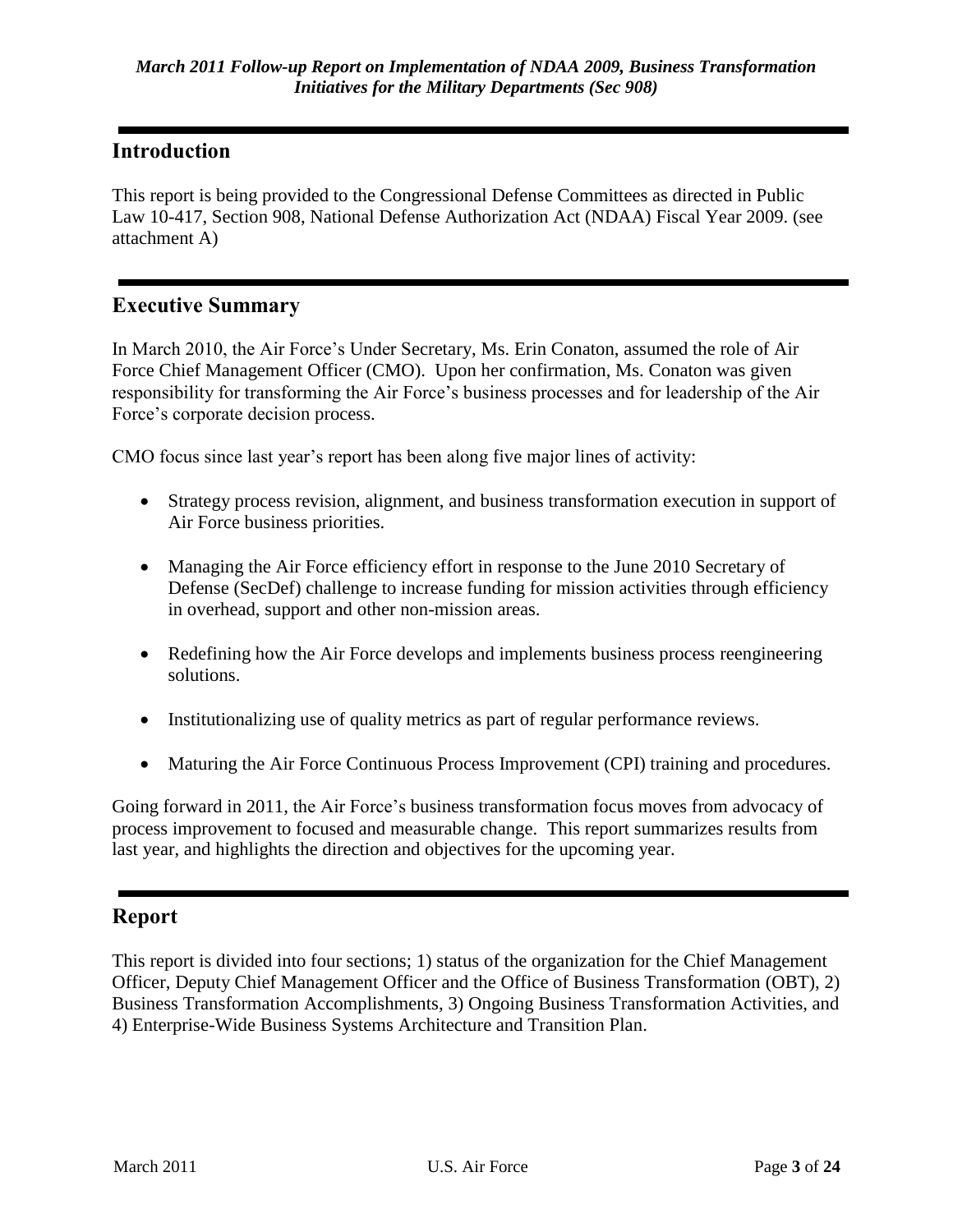# **Section I – Status of the Organization for the Chief Management Officer, Deputy Chief Management Officer, and the Office of Business Transformation (SAF/US(M))**

- 1. Shortly after last year's report, the Air Force's Under Secretary, Ms. Erin Conaton, was confirmed and assumed the role of Air Force CMO (AF CMO), in accordance with NDAA 2008, Section 904. The Secretary of the Air Force cemented Ms Conaton's role as the CMO by assigning her responsibility for business transformation, leadership of the Air Force corporate process, and serving as the Air Force representative to key Department of Defense (DoD) level governance bodies. In those capacities, the AF CMO leads resource allocation decisions, organizational realignments, and transformational business initiatives across the Air Force enterprise to include:
	- Leading the Air Force Council (co-chair with the Vice Chief of Staff of the Air Force (VCSAF)), the senior decision-making activity within Headquarters Air Force;
	- Serving as the senior energy official for the Air Force;
	- Leading development of the Air Force input to the DoD President's Budget and leading Air Force Program Objective Memorandum (POM) creation;
	- Representing the Air Force in DoD-level committees chaired by the Deputy Secretary of Defense (DepSecDef) to include the Deputy's Advisory Working Group (DAWG), Defense Business Systems Management Committee (DBSMC), Senior Oversight Committee (SOC); and
	- Synchronizing business transformation activities across the Air Force through program management reviews to obtain maximum operational and business benefits
- 2. The Director of Business Transformation also serves as the Deputy Chief Management Officer (DCMO). As directed by the Under Secretary, the DCMO serves the Under Secretary of the Air Force in exercising the assigned duties and authorities relating to the management of business operations for the Air Force. The DCMO exercises the Under Secretary's CMO authority for business operations by effectively and efficiently managing the business operations of the Air Force and providing information related to Air Force Business Operations to the CMO and DCMO of the Department of Defense as is necessary to assist those officials in the performance of their duties. The DCMO also directs business transformation interests in the Air Force Corporate Structure by serving as the chair of the Air Force Board when discussing issues involving business practice and process-related topics. The Air Force Board, comprised of representatives from all major commands and key Headquarters Air Force offices, makes resource allocation, organizational realignment, and transformational business initiative recommendations to the Air Force Council for final decision.
- 3. The Office of Business Transformation (OBT), led by the Air Force DCMO, is structured in two directorates.
	- a. Enterprise Transformation Directorate This directorate is composed of three divisions.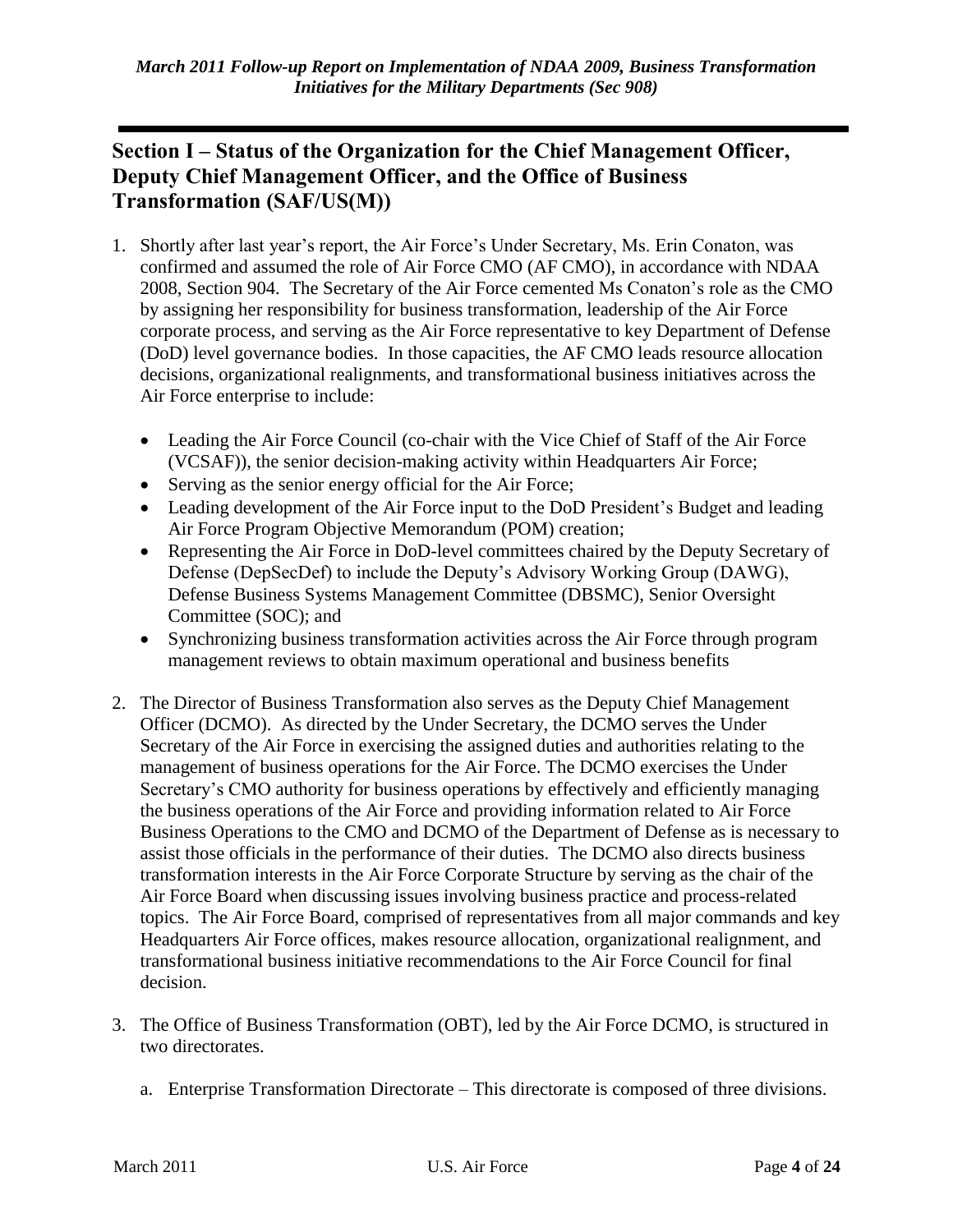The Strategic Planning division is responsible for establishing strategic direction for business transformation activities within the Air Force by analyzing top level strategic direction from OSD and reflecting that direction both within the Air Force strategic guidance and within Air Force programming and planning guidance. Also, it is the focal point for working with business transformation teams across the Air Force staff to ensure activities remain aligned, and to represent business transformation in lower-level Air Force programming bodies. The Transformation Initiatives Division is responsible for assembling and overseeing a capabilities portfolio-based approach to business transformation, and for recommending and monitoring progress against enterprise-level performance goals. The Production Support Division is responsible for monitoring and overseeing enterprise business transformation initiatives.

- b. Transformation Outreach Directorate This directorate is also composed of three divisions. The Talent Development Division is responsible for the transition of Air Force Smart Operations for the  $21<sup>st</sup>$  Century (AFSO21) training into appropriate Air Force training and education courses. Content consists of Lean, Six Sigma, Theory of Constraints, and Business Process Reengineering. Courses include Executive Leadership (GO/SES), Green Belt and Black Belt courses, 8-Step Problem Solving Methodology, and Professional Military Education (PME) courses. The Talent Development Division, in conjunction with the Talent Management Division, is helping to grow an organic Continuous Process Improvement (CPI) capability to enable efficiencies. The Talent Management Division is responsible for providing resources for enterprise business transformation initiatives, including process improvement, process engineering, vocabulary/ontology development, training, and change management. The Strategic Communications Division is responsible for developing and maintaining an overarching strategic communications plan, liaising with SAF/PA, and writing/publishing news articles.
- 4. In addition to the Office of Business Transformation, the Air Force business transformation structure is comprised of the transformation organizations of the key Headquarters Air Force functional teams (e.g., human resources, finance, logistics/supply chain, basing/installations). This team comes together as the Enterprise Senior Working Group (E-SWG), under the leadership of the Air Force Deputy Director of Business Transformation, to make up the total transformation team. This approach was used to take advantage of the already existing functional transformation teams and to allow the Business Transformation Office itself to remain small.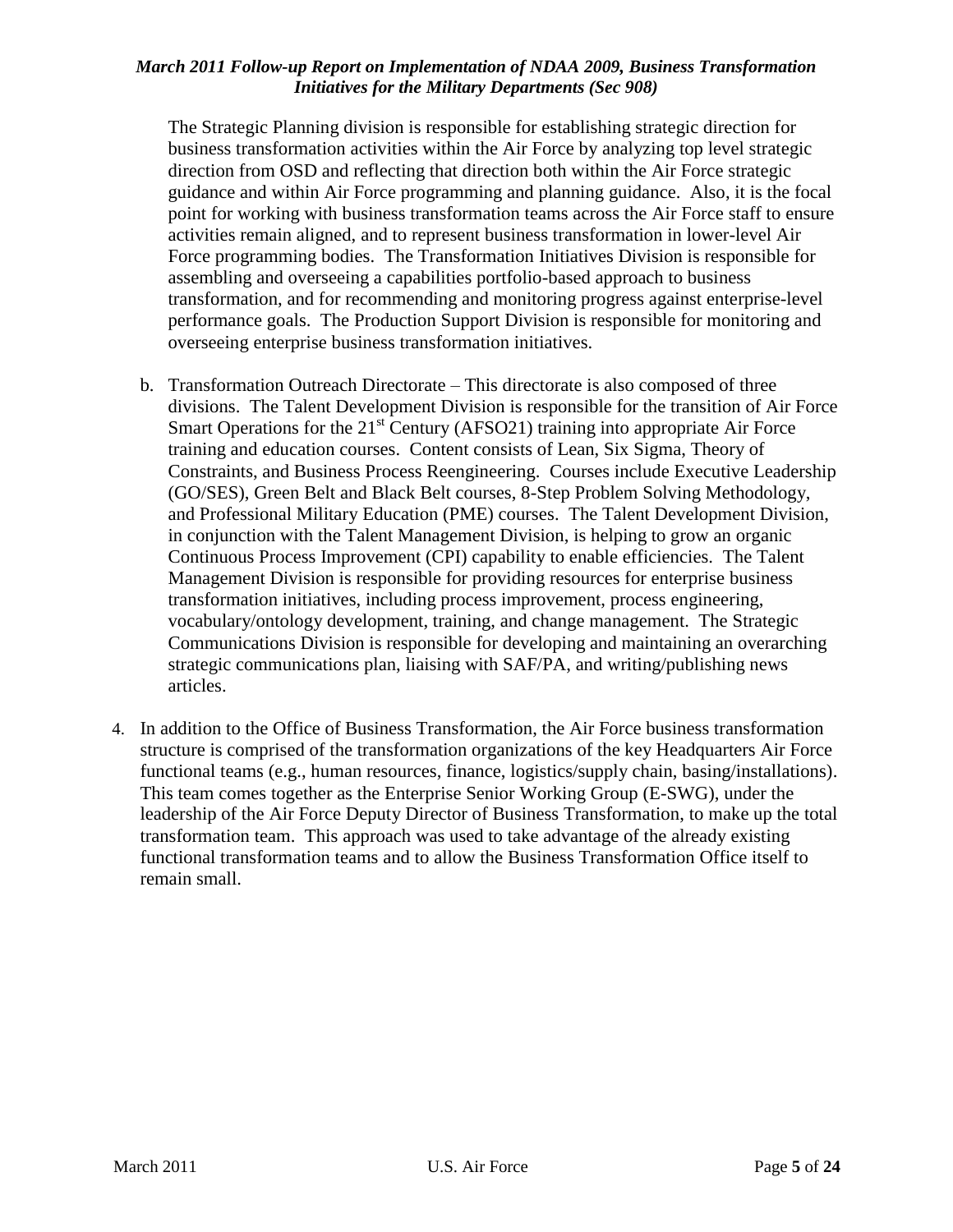## **Section II – Business Transformation Accomplishments**

- 1. Strategy process revision, alignment and business transformation execution in support of Air Force priorities.
	- a. Strategy process revision and strategy alignment. Last year the Air Force reported it was developing a new end-to-end process to set strategic direction that shapes downstream programming, budgeting, and execution processes. During the past year, the Air Force convened a cross-functional team to detail the process steps, specify key interfaces, and clarify roles and responsibilities and outcomes. Their work resulted in the issuance of updated policy and instruction for the Air Force Strategic Planning System (AFSPS) codified in AFPD90-11 and AFI90-1101. A new cross-functional Strategic Planning Committee was established to oversee and coordinate the new strategic planning system, discuss and resolve key strategy issues, and provide guidance to downstream processes. The Air Force used the new process to develop strategic direction that has shaped Air Force programs in the FY12 President's Budget submission ensuring key initiatives were appropriately prioritized and resourced. Among these initiatives was key business transformation direction that was then incorporated into the Annual Planning and Programming Guidance.
	- b. Business transformation execution. The Secretary of the Air Force and the Chief of Staff established the five priority areas for the Air Force (listed below).

Air Force Strategic Priorities

- Continue to Strengthen the Nuclear Enterprise
- Partner with Joint and Coalition Team to Win Today's Fight
- Develop and Care for Airmen and their Families
- Modernize our Air and Space Inventories, Organizations & Training
- Recapture Acquisition Excellence

The Air Force has focused our business transformation initiatives in the past year across the last three priority areas.

- 1) Develop and Care for Airmen and their Families.
	- a) Improve Quality of Airman's Time. As described in last year's report, the Air Force undertook an extensive review to eliminate non-value-added work that contributed to extended duty days, particularly in non-deployed operations. Examples of the areas examined include additional duties, ancillary training, and personnel action processing. As a result of the reviews, the Air Force has implemented changes to our business processes, scrubbed ancillary training to focus on essential outcomes and eliminated unnecessary additional duties. The Air Force has also made ancillary training part of an Air Force level review process using the Force Management Development Council to ensure that new training requirements are considered for their benefit when weighed against the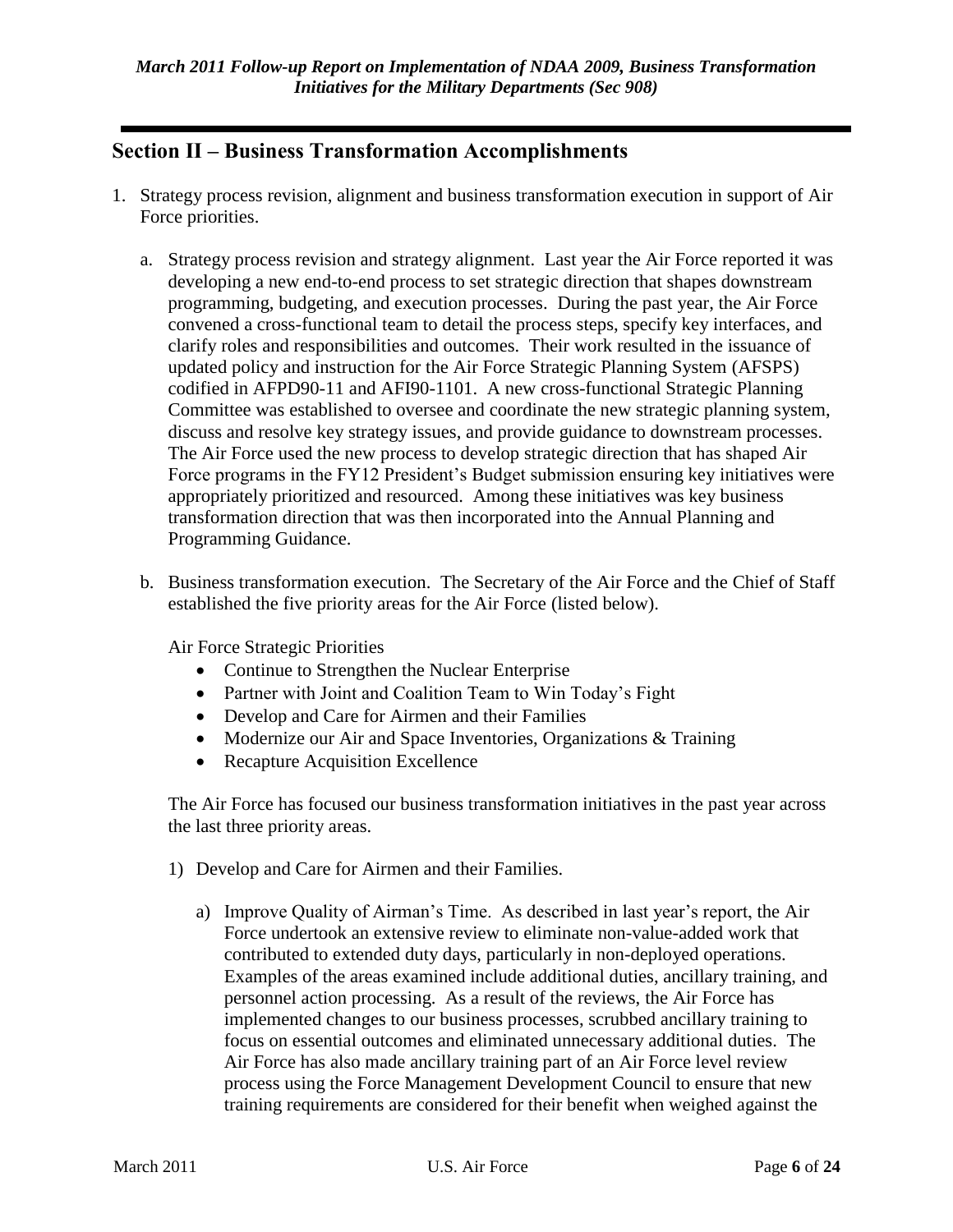additional burden incurred. The actions taken have resulted in a savings of 241 monthly man-hours per unit. When viewed across the Air Force, this equates to 783,250 man-hours per month that Airmen are now able to devote to their primary duties.

- b) Deployment Readiness Service (DRS). One of the more time-consuming additional duties is that of Unit Deployment Managers (UDM). The UDM is responsible for tracking the readiness of personnel to be deployed in the context of individual training, medical status and mission skills. Using the new business process re-engineering method outlined in paragraph 3 of this section below, the Air Force built and demonstrated a web-based prototype capability to provide UDMs the deployment readiness status of unit personnel. This has resulted in a savings of an estimated  $11 - 44$  UDM man-hours per month, depending on the size of the unit. When taken Air Force-wide, DRS can save from 35,750 to 143,000 man-hours per month. DRS has been designed and built as a pilot program under a revised requirements and development methodology, resulting in projected cost and schedule reduction of 90% during implementation and is on track for a deployed capability by the end of FY11.
- c) Suicide prevention and improving the resiliency of Airmen. The Air Force Surgeon General applied business transformation techniques on suicides among Airmen by tracking metrics highlighting the significance of the issue. A root cause analysis then identified the problem areas within the workforce. As a result, the Air Force has implemented programs to provide assistance and support before, during and after deployment, both for Air Force members and their families. A Deployment Transition Center, focused on supporting Airmen regularly exposed to significant risk, provides Air Force members and their families with a resiliency-building, strength-based approach to dealing with stress. Air Force leaders also instituted wing-level traumatic stress response teams to help Airmen deal with psychological stress. Air Force leadership at all levels is focused on increasing coping skills and developing a healthy Wingman culture across the Total Force.
- d) Streamline civilian hiring process. The Air Force and DoD are working to reform the hiring process, with an aim toward speeding up the process of bringing high quality personnel into government service. Initiatives over the last year included deploying a single-staffing solution for announcing, assessing and referring candidates; developing streamlined job announcements, written in plain language; fostering greater engagement and accountability of hiring managers and HR professionals by including a performance objective in their performance plan; and promoting the use of hiring flexibilities and best practices throughout the federal government. The Air Force is engaged in further streamlining the recruitment process to meet DoD's goal of 80 days by 2012.
- 2) Modernize our Air and Space Inventories, Organizations and Training. Major activities within this area were targeted at improving audit readiness and associated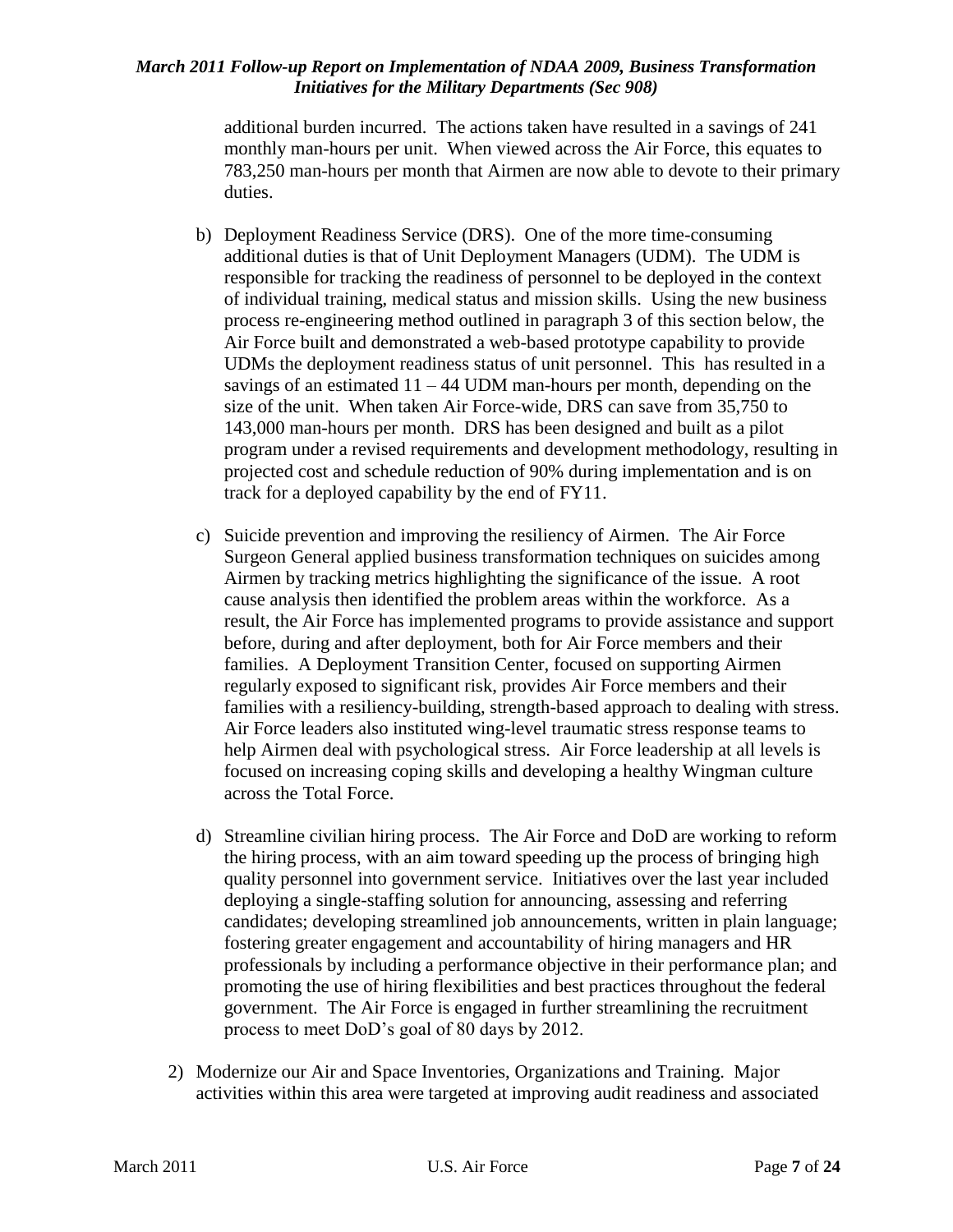financial systems; improving effectiveness of logistic and supply chain operations; improving facility and installation management, and energy initiatives.

- a) Audit readiness. Improving Air Force Audit Readiness supports good stewardship of public funds. The Air Force has aligned its audit activities to the DoD Comptroller's Financial Management Improvement Priorities, focusing on the Statement of Budgetary Resources (SBR) and Existence and Completeness of mission critical assets. This focused work resulted in the following accomplishments:
	- Asserted Audit Readiness on Budget Authority (Funds Receipt and Distribution to Major Commands on 30 September 2010.
	- Asserted Audit Readiness on Military Equipment (Existence, Completeness, Valuation, Rights, Presentation and Disclosure) on 30 December 2010
	- Asserted Audit Readiness on Funds Balance with Treasury Reconciliation on 30 December 2010
	- Closed Material Weakness for Real Property in June 2010 and for Funds Balance with Treasury Reconciliation in December 2010
- b) Defense Enterprise Accounting Management System (DEAMS). Building upon previous successes, DEAMs starting providing full accounting functionality at Scott AFB in FY10 to support USAF and USTRANSCOM. Full accounting capabilities include general accounting, project accounting, revenue and billing, and property, plant and equipment. Additionally, this accomplishment provides, for the first time, the Air Force and USTRANSCOM with a transaction-based general ledger – a significant step towards audit ability.
- c) Improving logistic and supply chain operations. Our major activity over the last year has been work on the logistic/supply chain system upgrade, Expeditionary Combat Support System. Aimed at improving the accuracy and velocity of supply and maintenance operations, the system also serves as a key financial feeder system for overall Air Force audit ability. This year, ECSS underwent continuing adjustments in program structure and strategy to assure the successful delivery of capability to support Air Force logistics and supply chain business processes. The first two live pilots were delivered to Hanscom Air Force Base in 2010, providing vehicle maintenance support, including tool management, and the first phase of base level materiel management.
- d) Facility and installation management. The Air Force spent the year establishing an authoritative facility inventory from which to better manage facility use and facility energy consumption over the next year. Over the last year, the Air Force collected detailed data on 100% of active administrative space to assess space utilization in accordance with Air Force standards and expanding the assessment to include auditing current leases. The process applied industry standards and allowed us to benchmark with the wider commercial sector to assess facility use against maintenance and "cost to operate" comparative criteria. When compared to industry, while the average facility age is similar, the Air Force has a much larger percentage of smaller buildings, leading to higher operations and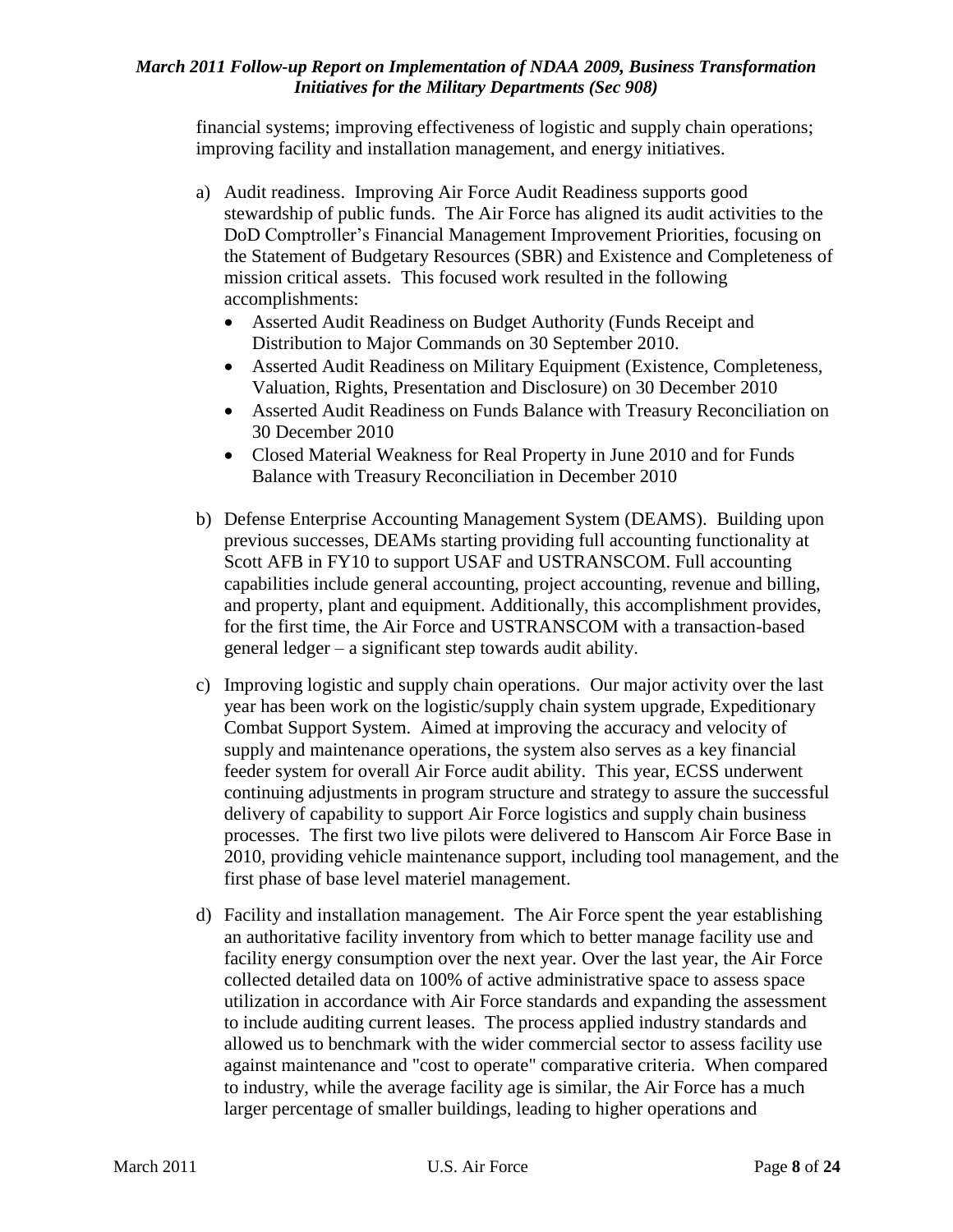maintenance costs. In addition, in 2010 the Air Force established AFPD 32-10 "Installations and Facilities" which requires a sustainable asset management approach. The Air Force completed its first round of Activity Management Plans (AMPs) at the installation, MAJCOM and HAF levels in the following Activities: Facilities; Utilities; Natural Infrastructure; Transportation and Airfield Pavements; and Waste. Each Activity establishes Levels of Service (LoS) with supporting targets and measures to ensure the Air Force delivers required service, while eliminating or reducing activities that exceed target levels.

- e) Energy. Activities over the last year included addressing facility energy use, refining government vehicle use, implementing renewable energy projects at the base level, and certifying synthetic aviation fuel blends for use on Air Force aircraft. Renewable energy consumption was 6.4% of the total facility energy consumed, exceeding the 5% goal for FY10. Air Force eliminated 1700 vehicles, and increased alternative fuel use in vehicles by 16% from 2009. Minot Air Force Base implemented a FY10 Energy Conservation Investment Program that reduced energy consumption by 22% by decentralizing the heat plant. When combined with other energy savings and renewable energy projects, Air Force anticipates a savings of \$2.6M in energy. Finally, Air Force tested both Fischer-Tropsch synthetic fuel and bio-mass derived fuel blends on a range of aircraft including A-10s, C-17s, F-16s and F-15s. This positions the Air Force for use of alternative fuel blends should a source of supply emerge.
- 3) Recapture acquisition excellence. The Cyber Agile Acquisition initiative was aimed at supporting improved acquisition processes and execution to support warfighter requirements. Air Force Space Command (AFSPC) and Air Force Materiel Command (AFMC) undertook a process review of how the Air Force acquires cyber capabilities. The goal was to streamline the process used to develop/sustain, train and equip the organic cyber workforce, deliver solutions within cost and on time that satisfy validated requirements, and redesign standard processes to provide affordable cyber capability at the speed of need. Process results for the first phase of the review were presented to Air Force senior leadership. The Air Force is now proceeding to execute the action plans and to institutionalize the new processes. AFMC has established a program office for Cyber Agile Acquisition at the Electronic Systems Center (ESC). AFSPC has established a process for quickly identifying high priority cyber requirements. AFSPC has provided priority cyber requirements to ESC.
- 2. Managing the Air Force Efficiency Effort. The Air Force CMO, along with the Air Force Vice Chief of Staff, is responsible for implementing the efficiency initiatives the Air Force identified in response to the June 2010 Secretary of Defense memorandum which challenged the Department and the Services to increase funding for mission activities through efficiency in overhead, support and other non-mission areas. The Air Force built upon initiatives already underway and benchmarked its operations against best practices in industry and other federal agencies. The Air Force CMO managed the process of establishing Air Force targets, identifying \$33.3B in resources that can be transferred from overhead activities to modernization and readiness. The Air Force Council, co-chaired by the CMO and the Vice Chief of Staff, has responsibility for managing the efficiency effort through Priority Owners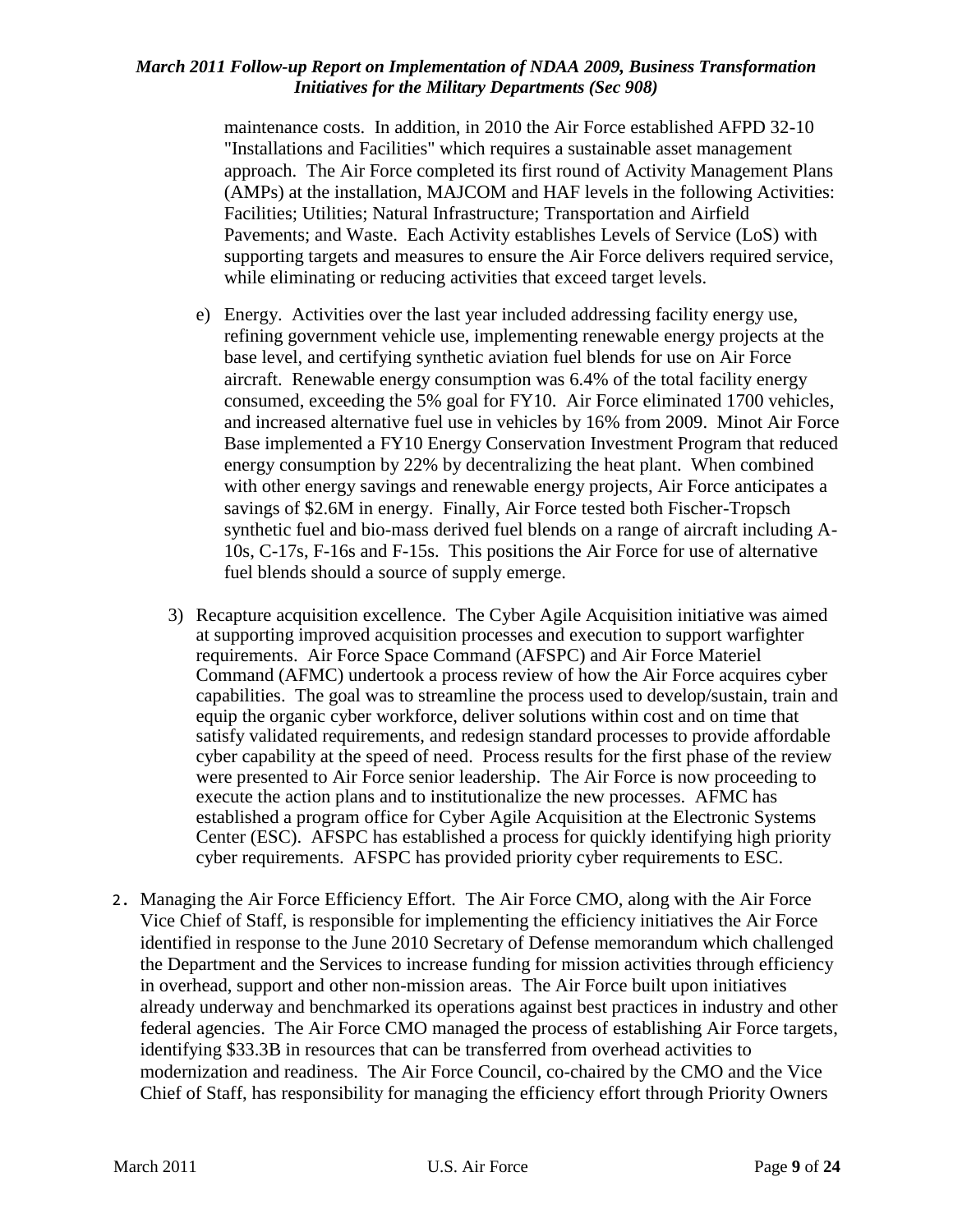(responsible for sets of initiatives) and Objective Champions (responsible for individual projects). Priority Owners and Objective Champions are identified by name to ensure accountability in execution. The last part of 2010 has been spent in building detailed execution plans to realize the efficiency goals. These efficiency initiatives will form a key part of next year's business transformation effort. Many of these initiatives are identified in Section III of this report.

- 3. Redefining how the Air Force develops and implements business process reengineering. The DoD DCMO issued business process reengineering guidance implementing direction from the National Defense Authorization Act 2010. In response, the Air Force developed the Service Development and Delivery Process (SDDP), defining how the Air Force will use business process reengineering to shape and implement solutions that realize cost and schedule savings and improve the performance of capabilities delivered to the warfighter. SDDP high-level process definition has been completed and documented this year. SDDP comprises six steps:
	- Identify DOTMLPF (Doctrine, Organization, Training, Materiel, Leadership, Personnel, and Facilities) Capability Requirements
	- Define DOTMLPF executable actions to improve mission processes
	- Define Materiel Solution and Implementation Plan
	- Plan and implement the developmental components of the Materiel Solution
	- Sustain Application Lifecycle (ITLC)
	- Deploy/Operate the Materiel Solution

Since the first capture of the SDDP vision in early 2010, significant work has been done to refine, mature and validate components of the SDDP, and to define dependencies across the enterprise, including required changes to policy, funding, organizations and infrastructure. The processes and success criteria of the SDDP are being codified in an Air Force Manual, which is currently undergoing internal Air Force review. The SDDP was developed with stakeholders from across the DoD and Air Force and is designed to implement DoD's Section 804 IT Acquisition Reform Task Force recommendations, including adoption of the Business Capability Lifecycle (BCL). The SDDP has been validated by executing several pilot projects and has been presented to OSD and the other military Services with positive feedback.

4. Institutionalizing use of quantative metrics as part of regular performance reviews. The Air Force monitors performance against DoD and Air Force strategic objectives through the collection and periodic review of performance data. The Air Force Senior Leader Dashboard described in last year's report provides a single presentation of relevant, quantitative metrics aligned to these objectives that are accessible by all Air Force general officers and senior executive service members. Working with Headquarters Air Force (HAF) staffs through the strategic planning process, the Air Force developed a body of metrics based on aligned strategies to measure progress against those strategic objectives in the areas of strategic priorities, effectiveness, efficiency, readiness, safety and people. This year the Air Force has implemented quarterly reviews of this key performance information by the Air Force Council, co-chaired by the AF CMO and the Vice Chief of Staff. Regular review and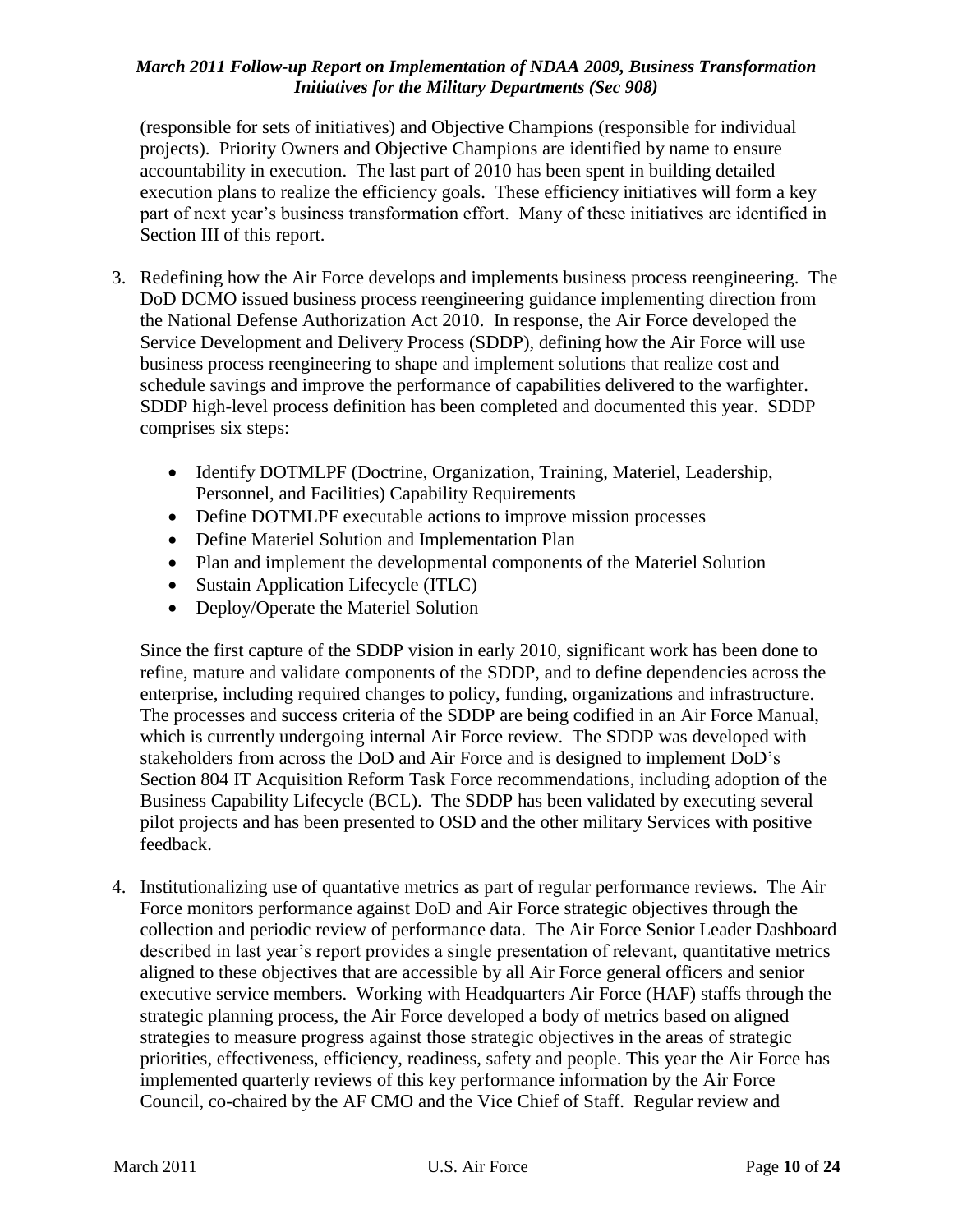discussion of Air Force enterprise performance assures that impediments to improvements are elevated quickly to the appropriate levels of Air Force governance for resolution. Examples include:

- a. Continued upward trends in suicide rates among Air Force personnel led to a review of root causes. As a result of the review, the Air Force stood up the Deployment Transition Center and unit level "Wingman Days" described in paragraph 1.b.1)d) above.
- b. Long term decline in unit readiness status led the Air Force to review training requirements, unit mission statements and the training reforms described in Section III of this report.
- c. Stagnation in aircraft availability numbers led to review of the Weapons System Sustainment processes (the depot and unit maintenance process), and an accompanying efficiency initiative described in Section III of this report.
- 5. Maturing Air Force Continuous Process Improvement training and procedures. The Air Force continued to support Green Belt and Black belt training over the last year. Increasing demand by unit commanders at all levels for trained process improvement practitioners is testament to the skills being produced. In 2010, the Air Force worked with Air University and the University of Tennessee to plan for the transition of the Continuous Process Improvement training from the University of Tennessee to the Air University.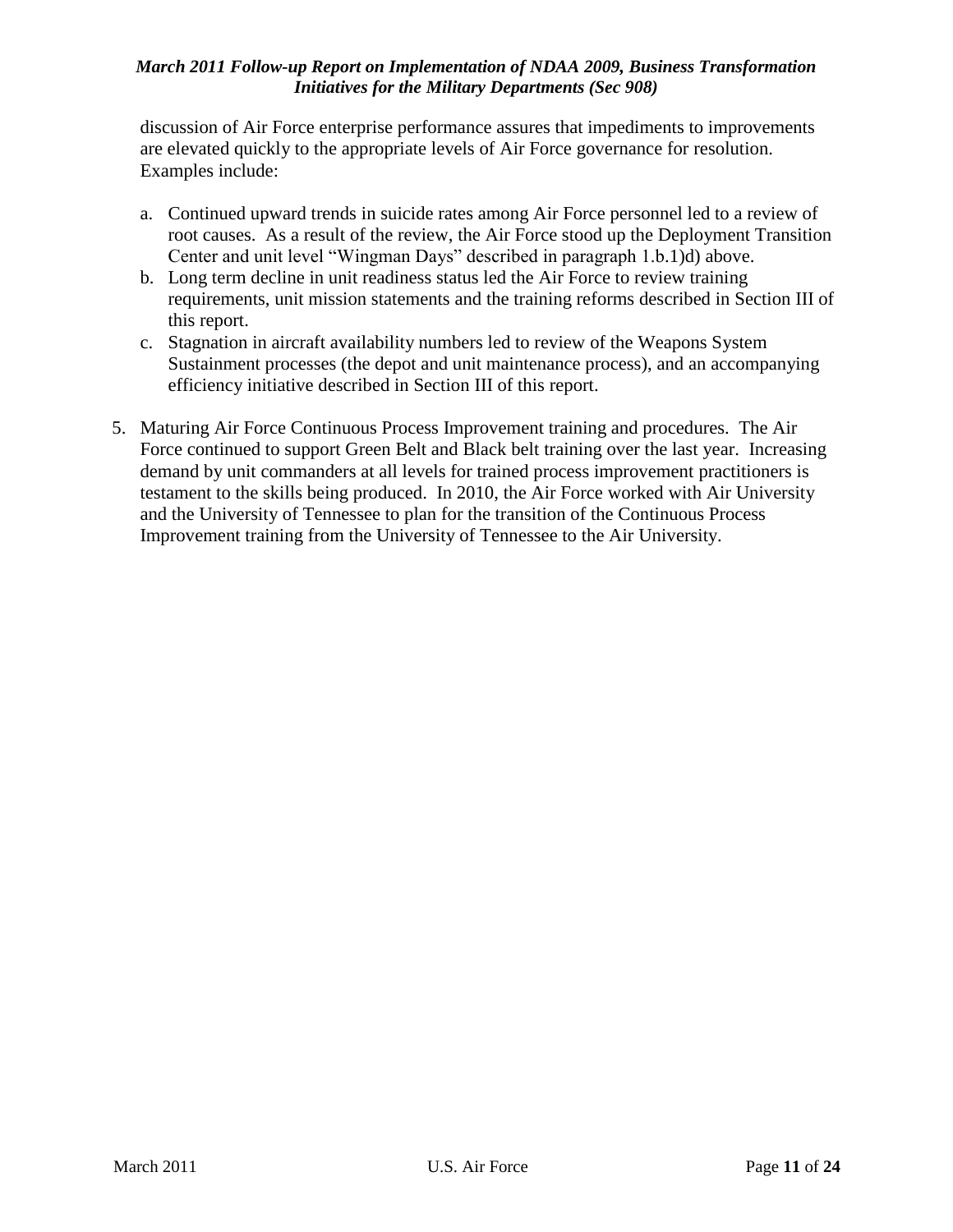# **Section III – Ongoing Business Transformation Activities**

- 1. The Secretary of the Air Force and Chief of Staff of the Air Force continue to maintain focus on the five Air Force strategic priority areas. The introduction of the Secretary of Defense's efficiency initiative has resulted in additional pressure to accelerate business transformation. With completion of organizational stand up and strategy process issues over the past year, the focus for the upcoming year will be on managing transformation activities (to include efficiency initiatives); refining performance management process, with an efficiency focus; and sustaining and improving our continuous process improvement training and procedures.
- 2. Managing transformation activities (to include efficiency initiatives). As described in Section II, most of the business transformation activities fall into the last three of the Air Force's Strategic Priorities. Those three areas are:
	- Develop and Care for Airmen and Their Families
	- Modernize our Air and Space Inventories, Organizations and Processes
	- Recapture Acquisition Excellence.

A key part of these transformation activities will be following through on the Air Force efficiencies set in motion last year. The Air Force efficiency initiatives are carried in this section of the report under their strategic priority areas. Management of the efficiency initiatives will require continued attention, measuring progress against documented efficiency plans. The Air Force Board, chaired by the Air Force DCMO, will conduct a monthly progress review. The Air Force Council, chaired by the Air Force CMO and Vice Chief of Staff will review the efficiency initiatives quarterly as part of the Quarterly Performance Review. The Air Force has combined the efficiency and performance review into one activity in order to ensure assessment of the impact of efficiencies on mission performance.

- a. Develop and Care for Airmen and Their Families.
	- 1) Integration of Air Force Component Personnel Management Systems (3-to-1 Integrated Military Personnel Management Lifecycle Project). All three military components of the Air Force (Regular Air Force, Air Force Reserve and Air National Guard) use different personnel management processes and systems to perform many of the same basic functions. In Oct 2010, Secretary of the Air Force directed the integration of all Air Force military component personnel management functions. The objective of this act is to improve service to all Airmen, augment cooperation across components, increase emphasis on Total Force decision-making, enable greater operational efficiencies during a budget constrained environment, and improve support to the warfighter. In 2011, the Air Force will:
		- Identify the potential changes in laws, policies, and regulations necessary to establish a uniform personnel management system;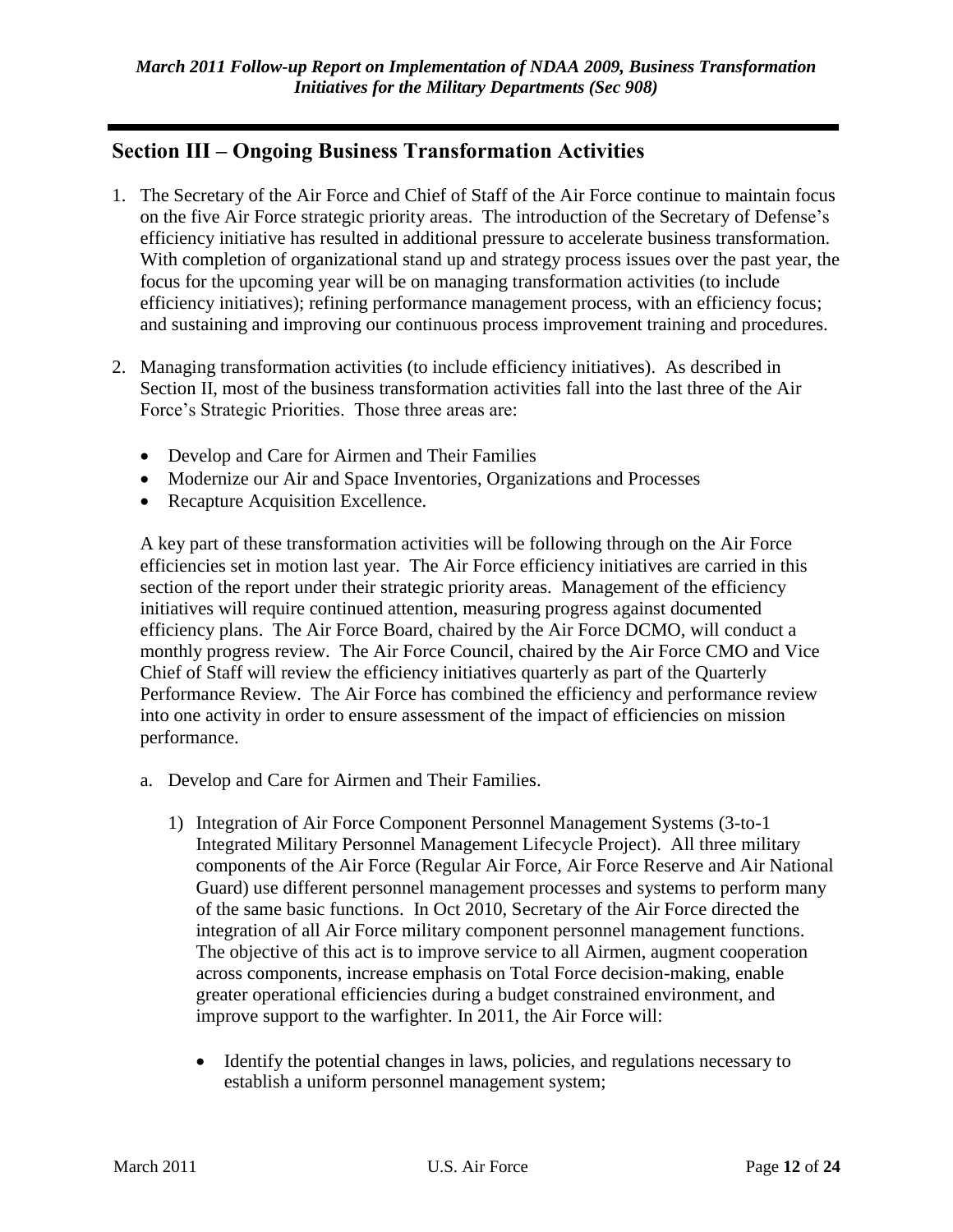- Identify recommendations for changes to current and future personnel management processes and information systems investments necessary to implement the Secretary's direction; and
- Build an implementation plan identifying the cost and schedule of activities necessary to support transition to a new personnel management system.
- 2) Air Force Integrated Personnel and Pay System (AF-IPPS). The DoD cancelled its integrated personnel/pay system project (the Defense Integrated Military Human Resource System (DIMHRS)) and directed the military departments to consider pursuing the project at a military department level. The Air Force program, AF-IPPS, will complete an analysis of alternatives during 2011, and will complete the first steps of the Service Development and Delivery Process (described in Section II) to set the conditions for a contract solicitation in the last quarter of FY11. AF-IPPS will also serve as a pilot project for the revised DoD Information Technology (IT) acquisition process mandated by Section 804 of NDAA 2010. Details of the IT acquisition process reform are described in paragraph 2c below.
- b. Modernize our Air and Space Inventories, Organizations and Processes. Major activities within this area are targeted at improving audit readiness and associated financial systems; improving effectiveness of logistic and supply chain operations; improving facility and installation management, energy initiatives, and overall organizational restructuring for efficiencies.
	- 1) Audit Readiness. The Air Force will add 25 additional Air Force Audit Agency audit resources to perform targeted audits of mission critical assets for Existence and Completeness. The finance team is also leading a cross-functional effort to review processes and controls for multiple end-to-end processes and assessable units to include Military Pay, Civilian Pay, Reimbursable Authority and Obligations, Acquire to Retire and Order to Cash and Procure to Pay. The Air Force remains focused on meeting the statutory requirement for audit readiness by FY2017.
	- 2) Financial Systems.
		- a) Defense Enterprise Accounting Management System (DEAMs). The DEAMS team is applying the SDDP to revise the development and deployment schedule to accelerate delivery of capability to the Air Force and US Transportation Command (TRANSCOM). The Air Force expects to take the proposal to DoD by summer 2011. The overall objective is to ensure that DEAMs will be deployed throughout the Air Force to support FY17 clean audit requirements.
		- b) Program and Budget Enterprise Service (PBES). Following the work noted in last year's report to streamline processes that generate Air Force program budget information, the Air Force Comptroller has elected to use SDDP to define the requirement to deliver this information in support of Air Force enterprise financial planning and programming processes. PBES was the first Air Force capability to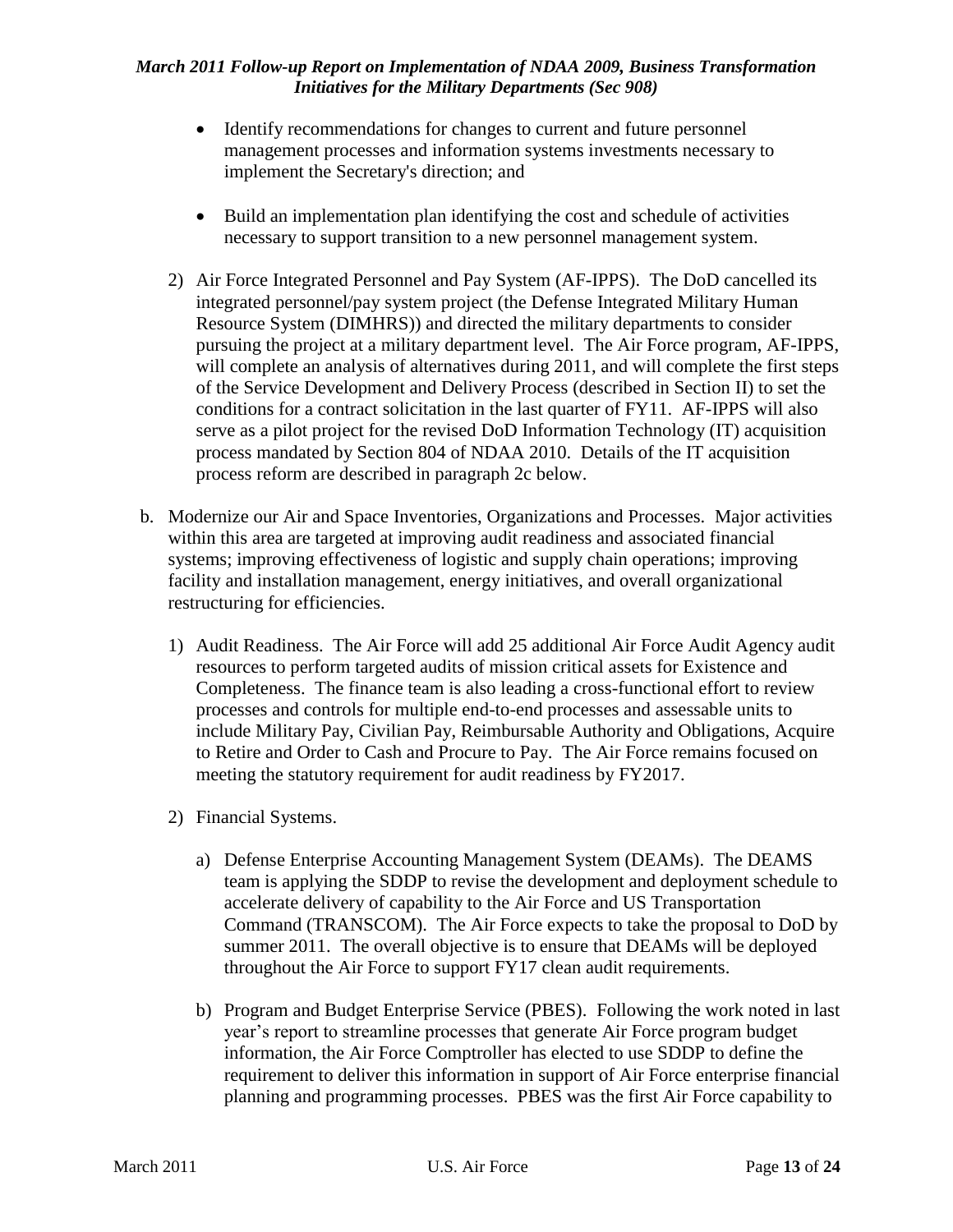use SDDP to define the warfighter need and performance requirements, streamline business processes, and develop a bounded user requirement. The capability defined over the last year will be delivered in multiple increments. The first increment will provide the capability to calculate Real Growth in support of budget formulation.

- 3) Improving logistic and supply chain operations.
	- a) Expeditionary Combat Support System (ECSS). At the beginning of 2011, the ECSS program underwent a critical change review. While the Air Force decided to continue support for the program, our intention is to apply one of DoD's acquisition reform activities and manage the program to a "should cost" model. The Air Force derived the "should cost" by benchmarking the program against similar activities in the commercial sector. During 2011, the Air Force expects to go live with the third pilot capability aimed at base materiel management. Moreover, future increments of ECSS are being reviewed for additional restructuring using SDDP principles to ensure that critical logistics processedbased capabilities are delivered quickly and within budget.
	- b) Weapon System Sustainment (Efficiency Initiative). Our objective is to increase the performance of the depot and maintenance processes and systems for major weapon systems. These efficiencies across the FYDP will be accomplished by reviewing operational requirements, reviewing depot and supply chain processes and reducing the total cost of facility sustainment without degrading operational capabilities or support to the warfighter.
- 4) Facility and Installation Management.
	- a) Review of Air Force Installation Infrastructure (Efficiency Initiative). The review of Air Force Installation Infrastructure supports the initiative to improve real property/installation management and Air Force clean audit goals, and builds on the data collected in 2010. In 2011, the Air Force will begin initiating facility condition data across the Air Force to understand overall facility performance related to space use, energy consumption and component condition/performance with Sustainable Installation Assessments (SIAs). In 2011, Levels of Service will be finalized, prioritized, and initial Key Performance Indicators (KPIs) will be set and used to establish/prioritize both requirements (in determining allocation of resources) and measured to indicate overall system "health."
	- b) Right-sizing of Air Force Facility Footprint through Demolition and Consolidation (Efficiency Initiative). The review of Air Force installation infrastructure outlined above also sets the stage for this activity. By 2020, the Air Force goal is a 20% reduction of the Air Force physical plant requiring funding. Moving forward, the Air Force's limited time and funding must remain focused on the infrastructure needed to perform Air Force missions, and valuable resources must be diverted away from excess, obsolete, and underutilized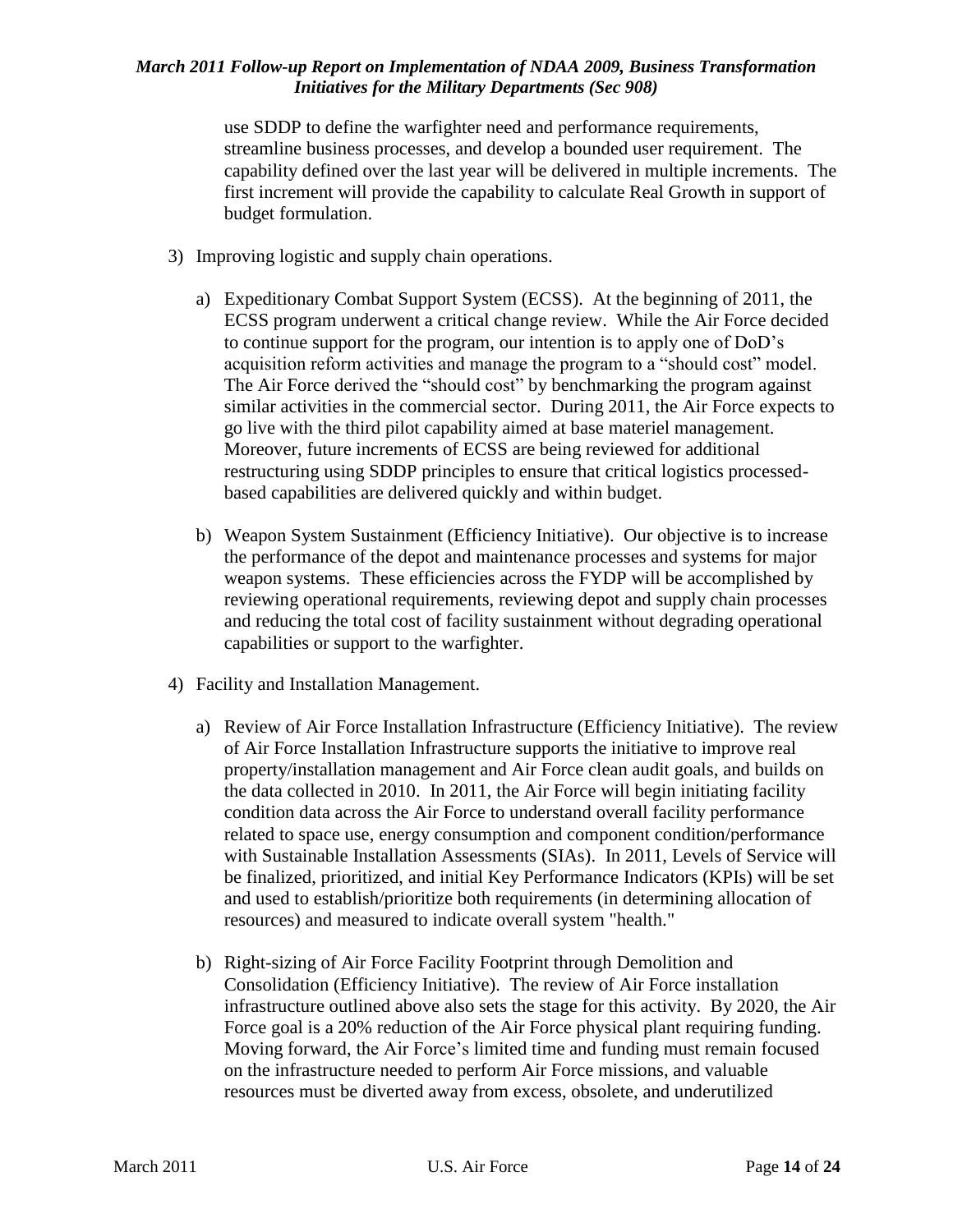infrastructure capacity. Processes will be implemented to increase consolidation and demolition, optimize space allocation and utilization, and promote other emerging initiatives to reduce the Air Force footprint and minimize future footprint growth. The Air Force will optimize the use of existing facility space through increased and more efficient facility utilization. To further this effort, the Air Force has committed \$300M in FY12 towards facility demolition with identified savings of \$395M over the FYDP.

- c) Real Property Asset Identification (NexGen IT). This initiative reengineers civil engineering (CE) mission processes to replace and modernize the most critical IT systems in the AF/A7C portfolio. The program used SDDP to capture definitions, process improvements and data analysis, leading to well-defined requirements which have allowed the program to progress through the approval gates in the acquisition process quickly and much more smoothly than in the past. NexGen IT will deliver incremental capabilities supporting civil engineering business areas over the next six years, with the highest priorities (Real Property Asset Identification, Work and Supply Management, Energy Management and Project Management) being scheduled for deployment in September 2013. Data generated in this system will be used by CE planners and to support crossfunctional enterprise needs such as Air Force clean audit goals.
- 5) Energy (Efficiency Initiative). We will continue to focus on both facility and operational energy use. The consolidation and rightsizing initiatives immediately above clearly have energy savings components. Moreover, we have 19 renewable energy projects planned for the period from FY11-FY14. In addition, the Air Force wants to be sure to expand focus to operational energy use where the majority of our energy consumption occurs. A major operational energy initiative is fuel savings in the Mobility Air Forces. Led by Air Mobility Command, the Air Force is implementing fuel-saving initiatives for C-17, KC-135 and KC-10 aircraft by leveraging proven commercial aviation policies and practices for flight planning and weight reduction. This will realize a \$715 million efficiency across the FYDP.
- 6) Organizational and Operational Changes.
	- a) Consolidated staffs, headquarters and infrastructure (Efficiency Initiative). One of the primary initiatives is to inactivate three Numbered Air Forces and consolidate the activities of four Air and Space Operations Centers into two. This initiative will require that business processes, both within major commands that absorb the Numbered Air Force mission and within the consolidated Air Operations Centers, be redesigned. Overall, the effort achieves an efficiency of 559 manpower authorizations: redistributes 347 military positions to meet other Air Force priorities, and eliminates 212 civilian positions, thereby saving \$100.1 million in manpower across the FYDP.
	- b) Streamline training (Efficiency Initiative). The Air Force is working to reduce the cost of the Flying Hour Program in the Combat Air Forces. The goal is a 5%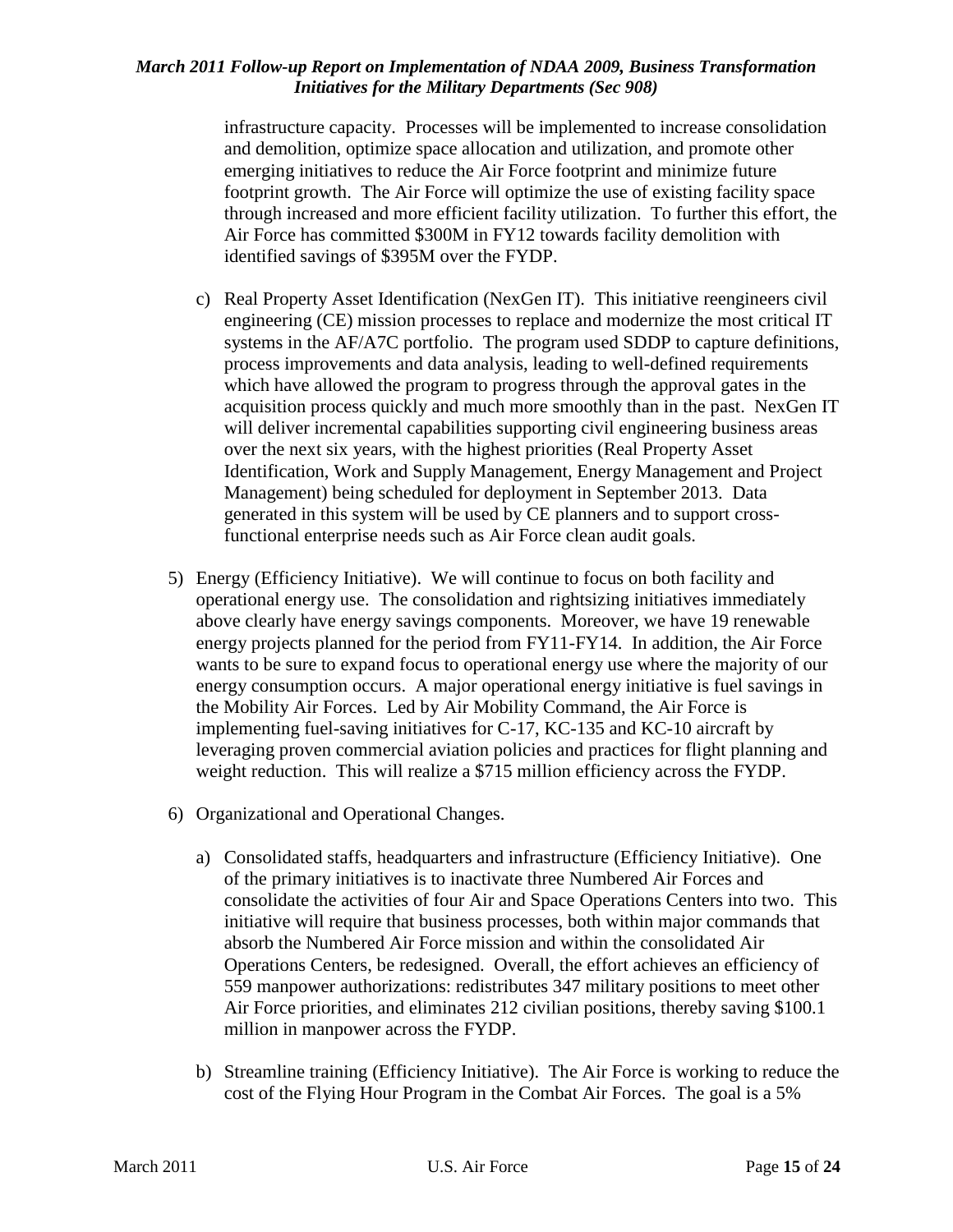reduction in the flying hour cost for the fighter/bomber fleet, while maintaining mission readiness at or above current standards. This will be accomplished by increasing the use of high-fidelity simulators, mission training centers, and distributed mission operations, as well as implementing fuel management efficiencies and improved mission planning. This initiative also has an operational fuel efficiency effect.

- 7) Reducing Information Technology (IT) costs with Enterprise Information Services (Efficiency Initiative). The Air Force will reduce information technology costs by \$1.26 billion over the FYDP by adopting DoD-level Enterprise Information Services such as enterprise e-mail (classified and unclassified), consolidating and standardizing the network information technology infrastructure across the Air Force, and migrating current and developmental applications, services, and data to DoDprovided enterprise computing centers. This effort will force a review of our supporting communications organizations and procedures.
- c. Recapture Acquisition Excellence.
	- 1) Information Technology Acquisition Reform. The Air Force is fully engaged in supporting the DoD IT Acquisition Reform Task Force (responding to Section 804 of NDAA 2010). The team has described an Integrated IT Acquisition System framework including funding, requirements, portfolio management and oversight, and project acquisition management. Representatives from Air Force Acquisition, Electronic Systems Command (ESC), Air Force Chief Information Officer (CIO) Office, and the Air Force Office of Business Transformation are supporting all six workgroups. In addition, the Requirements Working Group is being co-chaired by the Air Force Deputy Director of Business Transformation, who was one of the key authors of the SDDP described above. SDDP principles and processes are being assessed for implementation in the final DoD framework. The Air Force's Financial Management Enterprise Resource Planning (ERP) program, known as Defense Enterprise Accounting and Management System (DEAMS), has been accepted as a pilot system for the revised process and is restructuring its acquisition strategy to ensure rapid delivery of capability.
	- 2) Executive Comprehensive Cost and Requirements System (CCaR). Making program progress more visible to senior leadership is essential to having early discussion about program performance, corrective actions and cost/schedule controls. Key acquisition programmatic data is provided to Air Force acquisition executives through the CCaR system. User-configurable views of the acquisition portfolio allow for custom views of sub-portfolios of programs or for highlighting key types of information. This year, CCaR data was extended to members of the Air Force Council through the Air Force Senior Leader Dashboard to support the management of acquisition performance across the Air Force Enterprise.
	- 3) Reducing acquisition costs by consolidating and scrutinizing contracts (Efficiency Initiative). The Air Force is actively engaged in reducing acquisition costs by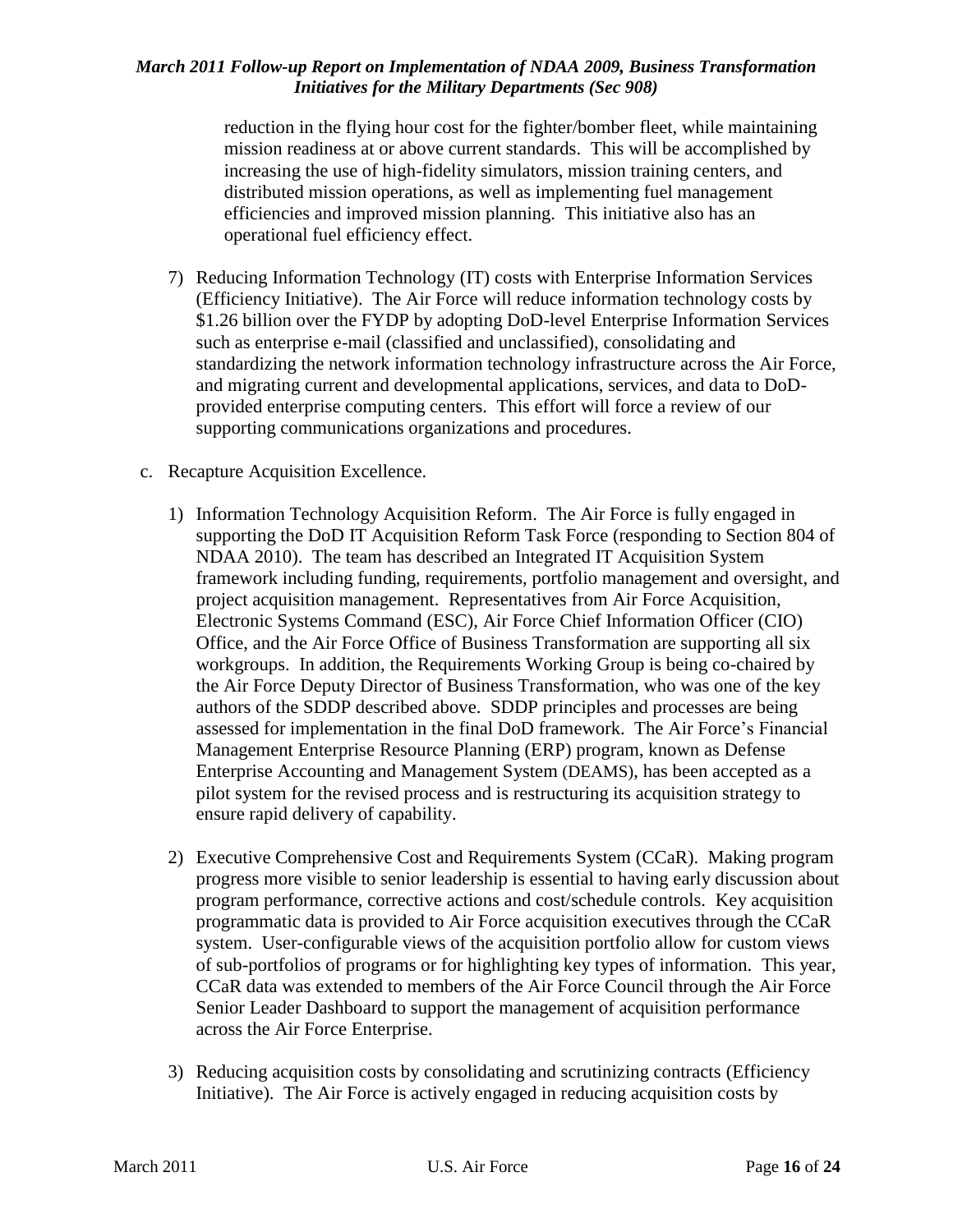consolidating services, scrutinizing contracts, reducing contract support, and using resources more efficiently to deliver capabilities and support to the warfighter. The objective is to do a better job of evaluating the "should cost" price of a contract and supporting activities, and then working with the contractor to restructure rates and charges. This work aligns with similar direction coming from the OSD staff.

- 3. Refining our performance management process. The Air Force implemented quarterly performance reviews over the past year. This year our objectives are to improve the measures, and make the performance review process a more integrated part of Air Force governance processes. We have begun a series of reviews with key functional staff to help refine their metrics. In order to effectively manage efficiencies, the Air Force must have greater visibility of where finances are committed and obligated at all echelons, including the operations and maintenance accounts. The Air Force Comptroller has the lead for designing and implementing a new process.
- 4. Sustaining and improving our continuous process improvement training and procedures.
	- a. Transition to the CPI School House at Eaker Center, Maxwell AFB, AL. The Talent Development Division has been working to establish an Air Force-managed CPI School House, with Air Force instructors, by March 2011. The School House replaces courses being conducted at the University of Tennessee. The first Black Belt course will begin in March 2011. The outcome of this activity is a reduced reliance on contractor support and a reduced cost for Airmen training. Additionally, formal registration in the courses will enable easier tracking of Airmen with the necessary CPI skills to enable efficiencies.
	- b. Master Black Belt (MBB) Course. The Air Force has been reaching out to the other military Services to build an organic MBB Course tailored to Air Force needs. The Marine Corps and Army have shared their instructor certification process and MBB course material as of January 2011, and work on the MBB curriculum will begin in earnest following the establishment of the CPI School House.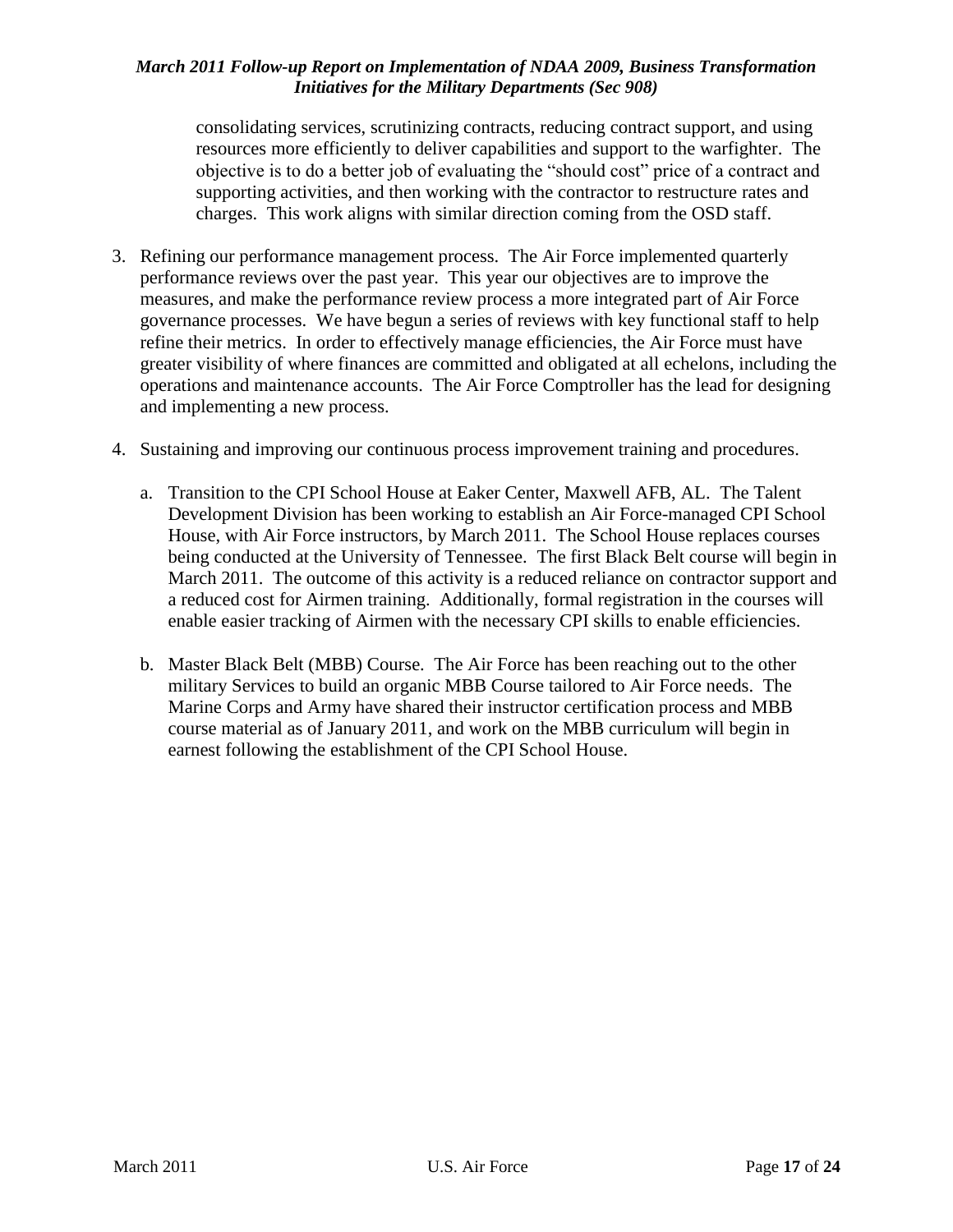# **Section IV – Enterprise-Wide Business Systems Architecture and Transition Plan**

- 1. The Air Force DCMO continues to work with the Defense Information Systems Agency (DISA), the Air Force Chief Architect, the Air Force Chief Information Officer (CIO), the Air Force Chief Technology Officer, Air Force Space Command, Twenty Fourth Air Force and acquisitions agencies (including Electronic Systems Center) to deploy the SDDP. This combined effort has led to the development of a comprehensive framework of policy, processes and roadmaps to link business enterprise architectures and business process reengineering to delivery of solutions to the warfighters. Development of enterprise architectures, technical standards, runtime environments, and service engineering will enable secure access to Air Force authoritative data across the enterprise, as well as supporting more rapid IT acquisition.
- 2. Enterprise Architecture. Enterprise architectures describe the personnel, organizations, work and systems required to conduct a task or mission. Process-based enterprise architecture can be used to inform investment decisions across the Air Force Enterprise. The Air Force CIO and DCMO staffs are working together to capture mission information and insert it into the Enterprise Architecture, consistent with the defined SDDP. This will serve as the basis both for making business case based change decisions and for supporting IT development. Using an architecture-based approach, current Air Force capabilities and systems can be aligned against specific business processes in order to identify duplication or gaps in process-based capabilities. The capture of mission information will also support identification of existing Air Force capabilities for potential reuse, and result in cost and schedule savings. The requirement specification and implementation plan for this architecture environment is expected by the end of FY11.
- 3. IT Business System Transition Plan. This year the Air Force will re-examine our business IT transition plan and milestones to maintain focus on improving capability while reducing cost of ownership. The Air Force has an established compliance review process that incorporates assessments of IT review of Federal Information Systems Management Act of 2002, Privacy Act, Section 508, and Clinger-Cohen Act requirements into a single certification review. This process also yields metrics that measure Air Force success at achieving the overall transition plan. Those metrics, shown in Figures 3 and 4 below, show a negative trend of increasing costs and delayed modernization (resulting in delayed shutdown of legacy systems). Over time, issues have emerged that impacted the Air Force's ability to implement the new systems on schedule. For example, the failure to maintain delivery schedules impacted the shutdown of legacy systems, requiring additional funding to sustain these legacy systems or modernize their capabilities when scope changes occurred in the target environments. Figure 1, IT Budget by Business Mission Area (BMA) IT Report, highlights the increases in development/modernization dollars; Figure 2 displays how the delay in new business system deployment has also delayed the retirement of legacy systems. The Air Force will address these issues by aggressively applying the "should cost" approach to IT management suggested by OSD. We will also highlight the cost of system delays in our decisions during program reviews.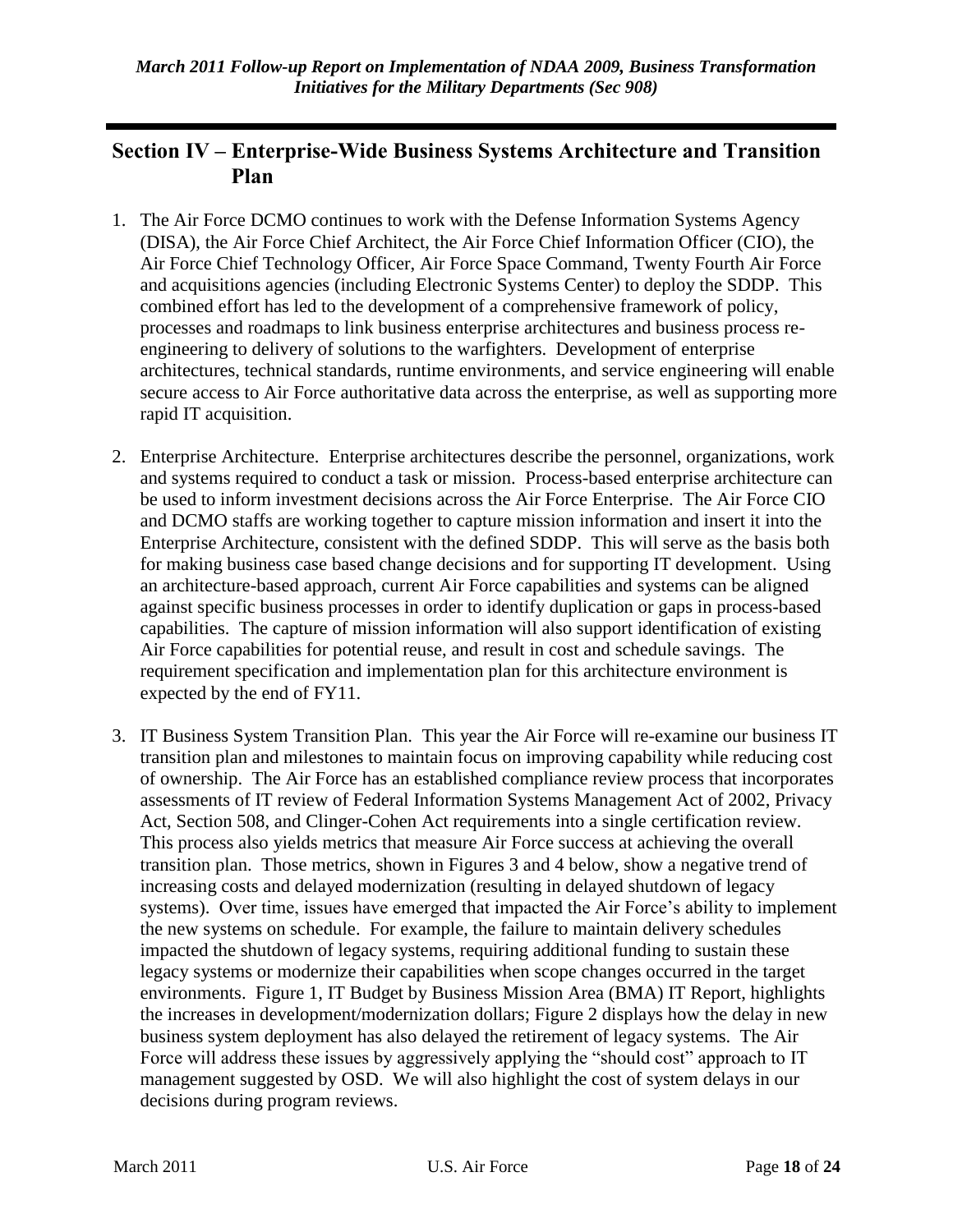

Figure 3: IT Budget by Business Mission Area IT Report



Figure 4: Air Force System Elimination Target History and Progress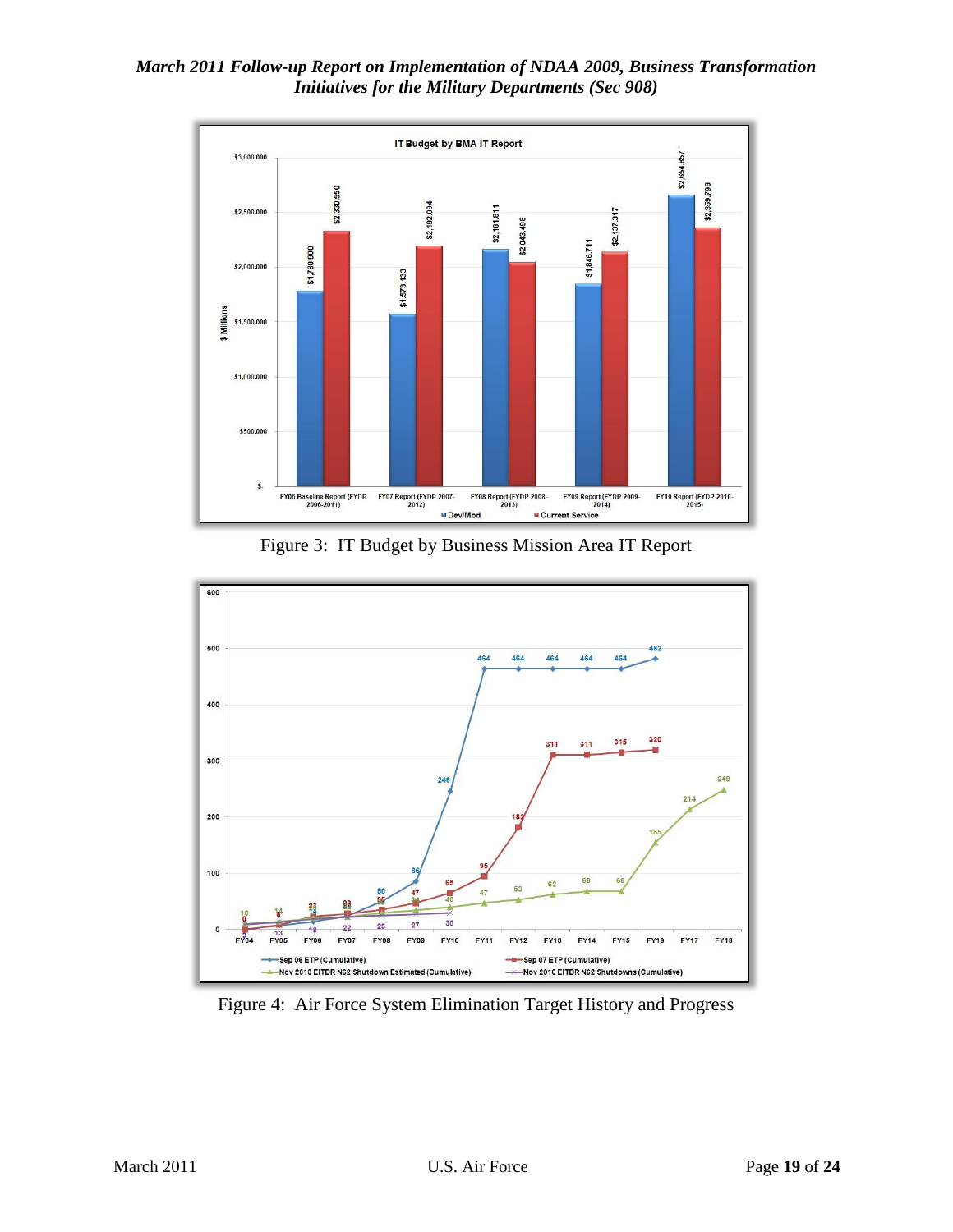# **Conclusion**

This report substantiates the progress made toward achieving the goals and objectives outlined since submitting the follow-up report in March 2010. The Air Force looks forward to reporting significant progress in the 2012 update of this report.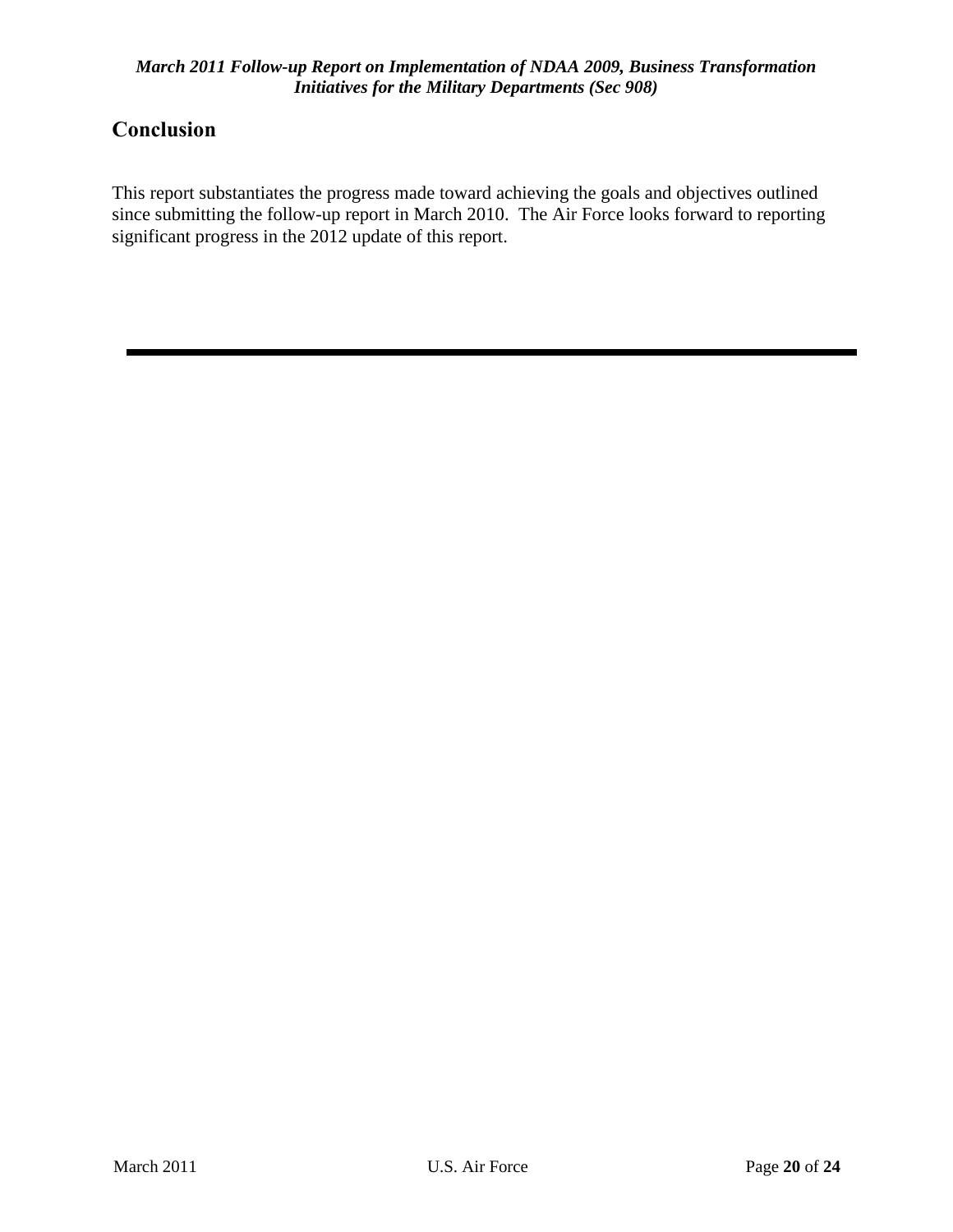### **ATTACHMENT A-Originating Congressional Language**

#### **Business Transformation Initiatives for the Military Departments (Sec. 908)**

(a) IN GENERAL.—The Secretary of each military department shall, acting through the Chief Management Officer of such military department, carry out an initiative for the business transformation of such military department.

(b) OBJECTIVES.—The objectives of the business transformation initiative of a military department under this section shall include, at a minimum, the following:

(1) The development of a comprehensive business transformation plan, with measurable performance goals and objectives, to achieve an integrated management system for the business operations of the military department.

(2) The development of a well-defined enterprise-wide business systems architecture and transition plan encompassing end-to-end business processes and capable of providing accurate and timely information in support of business decisions of the military department.

(3) The implementation of the business transformation plan developed pursuant to paragraph (1) and the business systems architecture and transition plan developed pursuant to paragraph (2).

(c) BUSINESS TRANSFORMATION OFFICES.—

(1) ESTABLISHMENT.—Not later than 180 days after the date of the enactment of this Act, the Secretary of each military department shall establish within such military department an office (to be known as the "Office of Business Transformation" of such military department) to assist the Chief Management Officer of such military department in carrying out the initiative required by this section for such military department.

(2) HEAD.—The Office of Business Transformation of a military department under this subsection shall be headed by a Director of Business Transformation, who shall be appointed by the Chief Management Officer of the military department, in consultation with the Director of the Business Transformation Agency of the Department of Defense, from among individuals with significant experience managing large-scale organizations or business transformation efforts.

(3) SUPERVISION.—The Director of Business Transformation of a military department under paragraph (2) shall report directly to the Chief Management Officer of the military department, subject to policy guidance from the Director of the Business Transformation Agency of the Department of Defense.

(4) AUTHORITY.—In carrying out the initiative required by this section for a military department, the Director of Business Transformation of the military department under paragraph (2) shall have the authority to require elements of the military department to carry out actions that are within the purpose and scope of the initiative.

(d) RESPONSIBILITIES OF BUSINESS TRANSFORMATION OFFICES.— The Office of Business Transformation of a military department established pursuant to subsection (b) may be responsible for the following:

(1) Transforming the budget, finance, accounting, and human resource operations of the military department in a manner that is consistent with the business transformation plan developed pursuant to subsection (b)(1).

(2) Eliminating or replacing financial management systems of the military department that are inconsistent with the business systems architecture and transition plan developed pursuant to subsection (b)(2).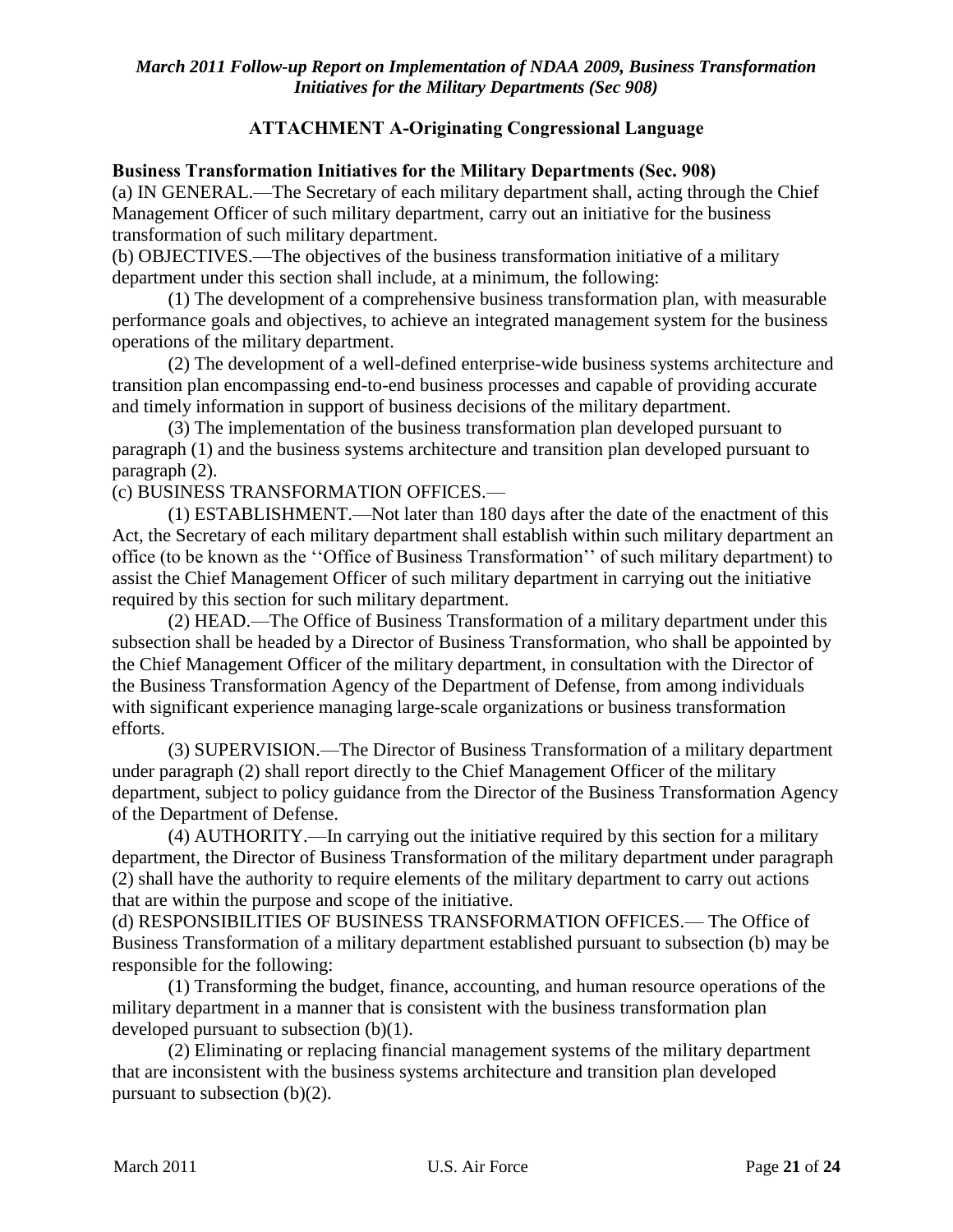(3) Ensuring that the business transformation plan and the business systems architecture and transition plan are implemented in a manner that is aggressive, realistic, and accurately measured.

(4) Such other responsibilities as the Secretary of that military department determines are appropriate.

(e) REQUIRED ELEMENTS.—In carrying out the initiative required by this section for a military department, the Chief Management Officer and the Director of Business Transformation of the military department shall ensure that each element of the initiative is consistent with—

(1) the requirements of the Business Enterprise Architecture and Transition Plan developed by the Secretary of Defense pursuant to section 2222 of title 10, United States Code;

(2) the Standard Financial Information Structure of the Department of Defense;

(3) the Federal Financial Management Improvement Act of 1996 (and the amendments made by that Act); and

(4) other applicable requirements of law and regulation.

(f) REPORTS ON IMPLEMENTATION.—

(1) INITIAL REPORTS.—Not later than nine months after the date of the enactment of this Act, the Chief Management Officer of each military department shall submit to the congressional defense committees a report on the actions taken, and on the actions planned to be taken, by such military department to implement the requirements of this section.

(2) UPDATES.—Not later than March 1 of each of 2010, 2011, and 2012, the Chief Management Officer of each military department shall submit to the congressional defense committees a current update of the report submitted by such Chief Management Officer under paragraph (1).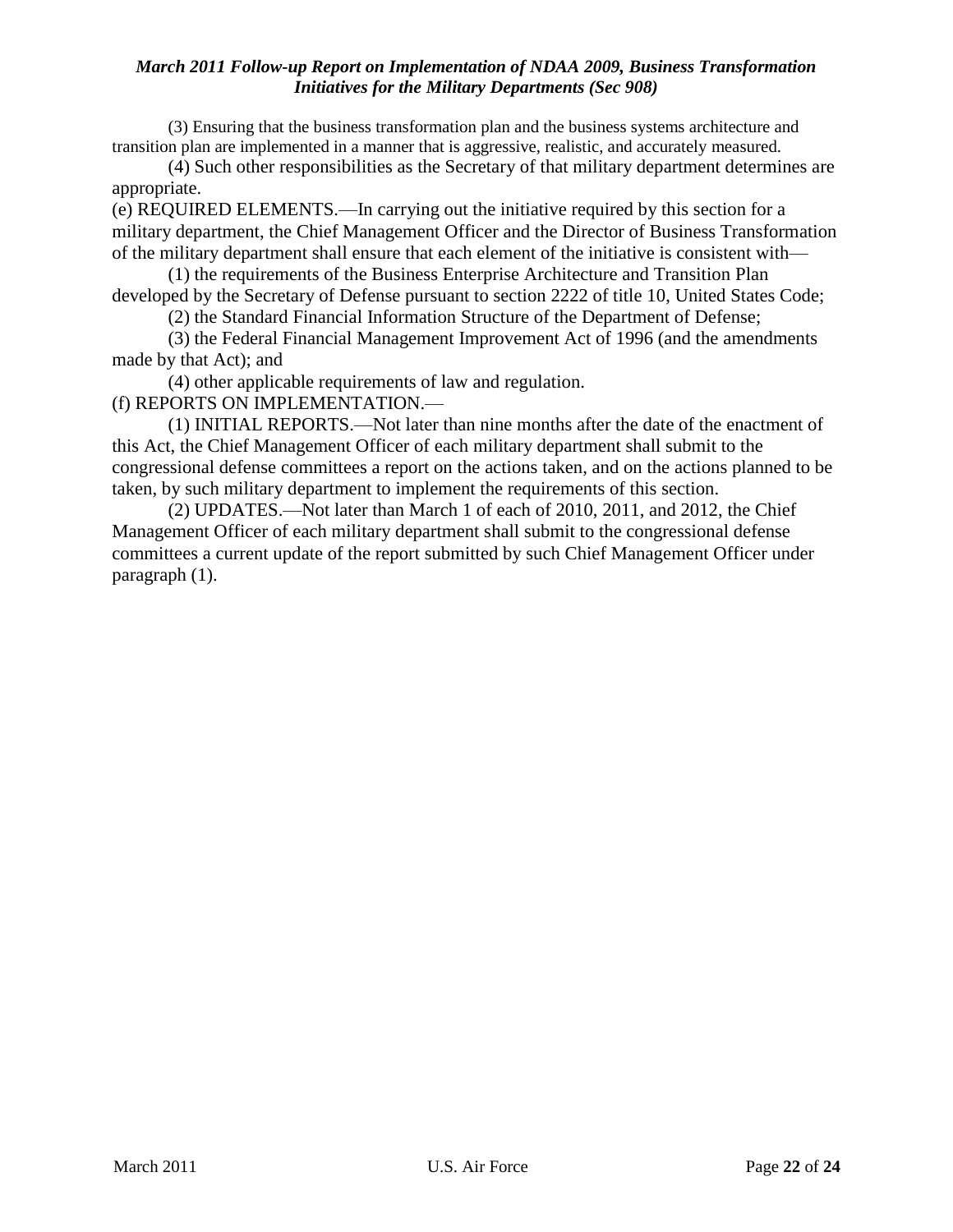### **Distribution**

The Honorable Daniel K. Inouye Chairman Committee on Appropriations United States Senate Washington, DC 20510

The Honorable Thad Cochran Vice Chairman Committee on Appropriations United States Senate Washington, DC 20510

The Honorable Daniel K. Inouye Chairman Subcommittee on Defense Committee on Appropriations United States Senate Washington, DC 20510-6028

The Honorable Thad Cochran Vice Chairman Subcommittee on Defense Committee on Appropriations United States Senate Washington, DC 20510-6028

The Honorable Carl Levin Chairman Committee on Armed Services United States Senate Washington, DC 20510-6050

The Honorable John McCain Ranking Minority Member Committee on Armed Services United States Senate Washington, DC 20510-6050

The Honorable Harold Rogers Chairman Committee on Appropriations United States House of Representatives Washington, DC 20515-6015

The Honorable Norman D. Dicks Ranking Minority Member Committee on Appropriations United States House of Representatives Washington, DC 20515-6015

The Honorable C.W. Bill Young Chairman Subcommittee on Defense Committee on Appropriations United States House of Representatives Washington, DC 20515-6018

The Honorable Norman D. Dicks Ranking Minority Member Subcommittee on Defense Committee on Appropriations United States House of Representatives Washington, DC 20515-6018

The Honorable Howard P. "Buck" McKeon Chairman Committee on Armed Services United States House of Representatives Washington, DC 20515-6035

The Honorable Adam Smith Ranking Minority Member Committee on Armed Services United States House of Representatives Washington, DC 20515-6035